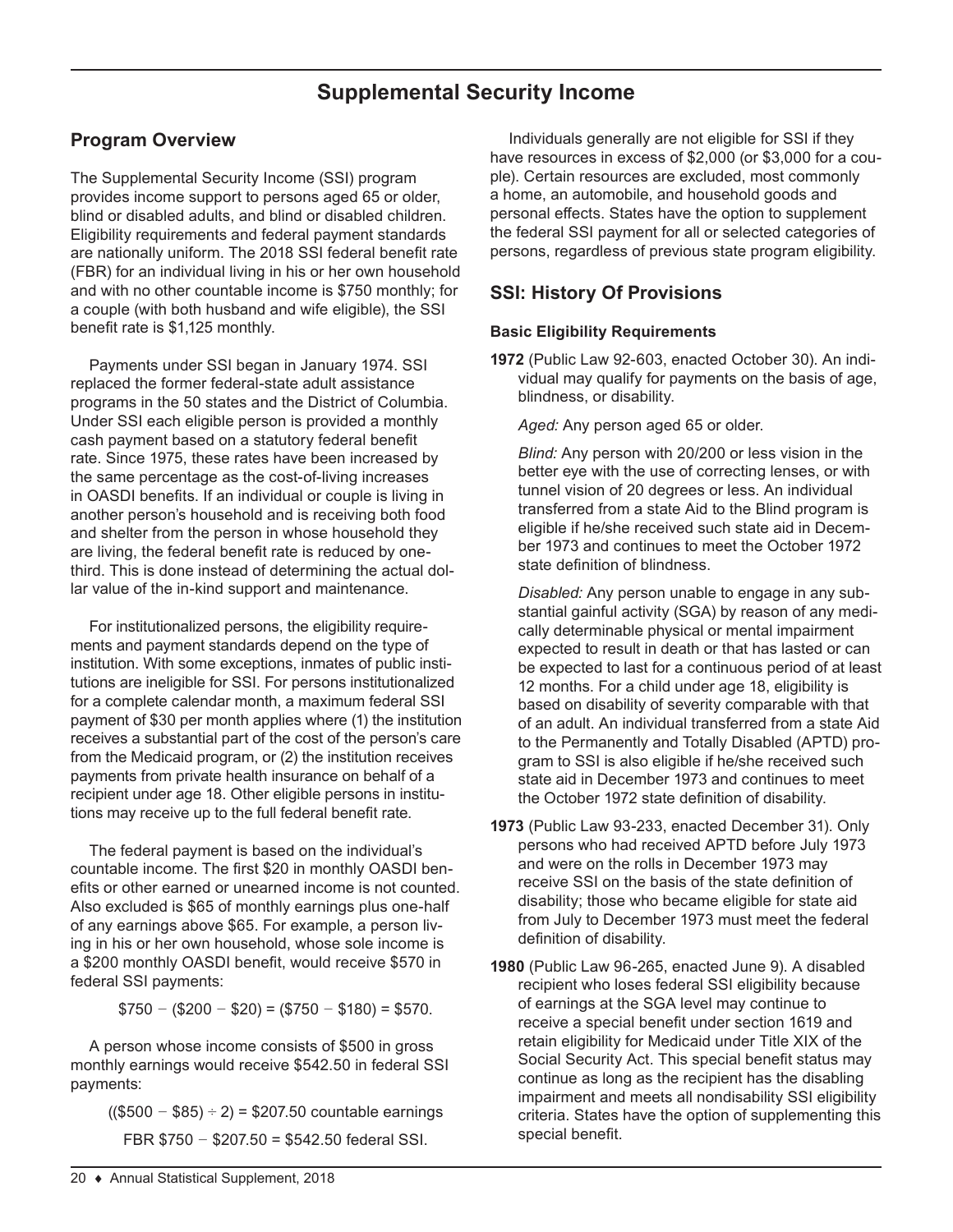This provision of the law was in effect from January 1, 1981, through December 31, 1983. Beginning in January 1984, under a 1-year demonstration project, this provision was continued for persons already eligible for either regular SSI payments or special monthly benefits.

- **1984** (Public Law 98-460, enacted October 9). The special benefit and Medicaid provisions of the 1980 legislation were extended through June 30, 1987 (retroactive to January 1, 1984).
- **1986** (Public Law 99-643, enacted November 10). The special benefit and Medicaid provisions of the 1980 amendments are made permanent. The provisions were amended effective July 1, 1987, with significant modifications to simplify administration and to allow free movement between regular SSI disability payments and either the special cash benefit or Medicaid eligibility under section 1619. The distinction between a disabled person eligible for regular SSI payments and one eligible for 1619(a) is that the latter has several months with gross earnings above the SGA level. Previously, section 1619(a) status required completion of a trial work period and the determination that the work was SGA.
- **1996** (Public Law 104-193, enacted August 22). For individuals under age 18, the "comparable severity" standard is eliminated and replaced with a requirement that a child be considered disabled if he/ she has a medically determinable impairment that results in "marked and severe functional limitations," and meets the existing statutory duration requirement. The law also eliminates references to "maladaptive behaviors" in the Listing of Impairments for children, and discontinues the use of individualized functional assessments for children.

SSI eligibility is prohibited for an individual in any month during which such an individual is a fugitive felon, fleeing prosecution, or violating state or federal conditions of probation or parole.<sup>1</sup> In addition, SSI eligibility is prohibited for 10 years for those convicted of fraudulently claiming residence to obtain benefits simultaneously in two or more states.<sup>2</sup>

**2006** (Public Law 109-171, enacted February 8). Requires the Commissioner to conduct reviews of a specific percentage of SSI initial disability and blindness cases involving individuals aged 18 or older that are allowed by State Disability Determination Service (DDS) agencies. The provision is phased in as follows—for fiscal year 2006, the Commissioner is required to review 20 percent of DDS allowances; in fiscal year 2007, the requirement is 40 percent; and, for fiscal years 2008 and thereafter, 50 percent of all DDS allowances are required to be reviewed. These reviews are to be made before the allowance decision is implemented.

## **Other Eligibility Provisions**

#### *Citizenship and Residency*

- **1972** (Public Law 92-603, enacted October 30). The individual must reside within one of the 50 states or the District of Columbia and be a citizen or an alien lawfully admitted for permanent residence or permanently residing in the United States under color of law. Persons living outside the United States for an entire calendar month lose their eligibility for such a month.
- **1976** (Public Law 94-241, enacted March 24). Eligibility for SSI is extended to residents of the Northern Mariana Islands, effective January 9, 1978.
- **1980** (Public Law 96-265, enacted June 9). The income and resources of the immigration sponsors of aliens applying for SSI are considered in determining eligibility for and the amount of payment. After allowances for the needs of the sponsor and his/ her family, the remainder is deemed available for the support of the alien applicant for a 3-year period after admission to the United States for permanent residence. This provision does not apply to those who become blind or disabled after admission, to refugees, or to persons granted political asylum. (See section "Deeming of Income and Resources" for subsequent changes to sponsor-to-alien deeming provisions.)
- **1989** (Public Law 101-239, enacted December 19). SSI eligibility is continued for a disabled or blind child who was receiving SSI benefits while living in the United States and is now living with a parent who is a member of the U.S. Armed Forces assigned to permanent duty ashore outside the United States, but not where the parent is stationed in Puerto Rico or the territories and possessions of the United States.
- **1993** (Public Law 103-66, enacted August 10). Above provision made applicable where the parent is a member of the U.S. Armed Forces and stationed in Puerto Rico or the territories and possessions of the United States.

<sup>1.</sup> In 2009, SSA entered into a nationwide class action settlement that limits the felony crime offense codes upon which fugitive felon nonpayments may be based under this statute. In 2010, the agency stopped parole and probation violator nonpayments for residents of New York, Connecticut, and Vermont pursuant to a Second Circuit Court of Appeals decision in a pending proposed nationwide class action suit. In 2011, the agency stopped parole and probation violator nonpayments nationwide.

<sup>2.</sup> This last provision was repealed in 1999 by Public Law 106-169 and replaced with a provision providing for nonpayment of benefits for up to 24 months for knowingly making false or misleading statements regarding material facts.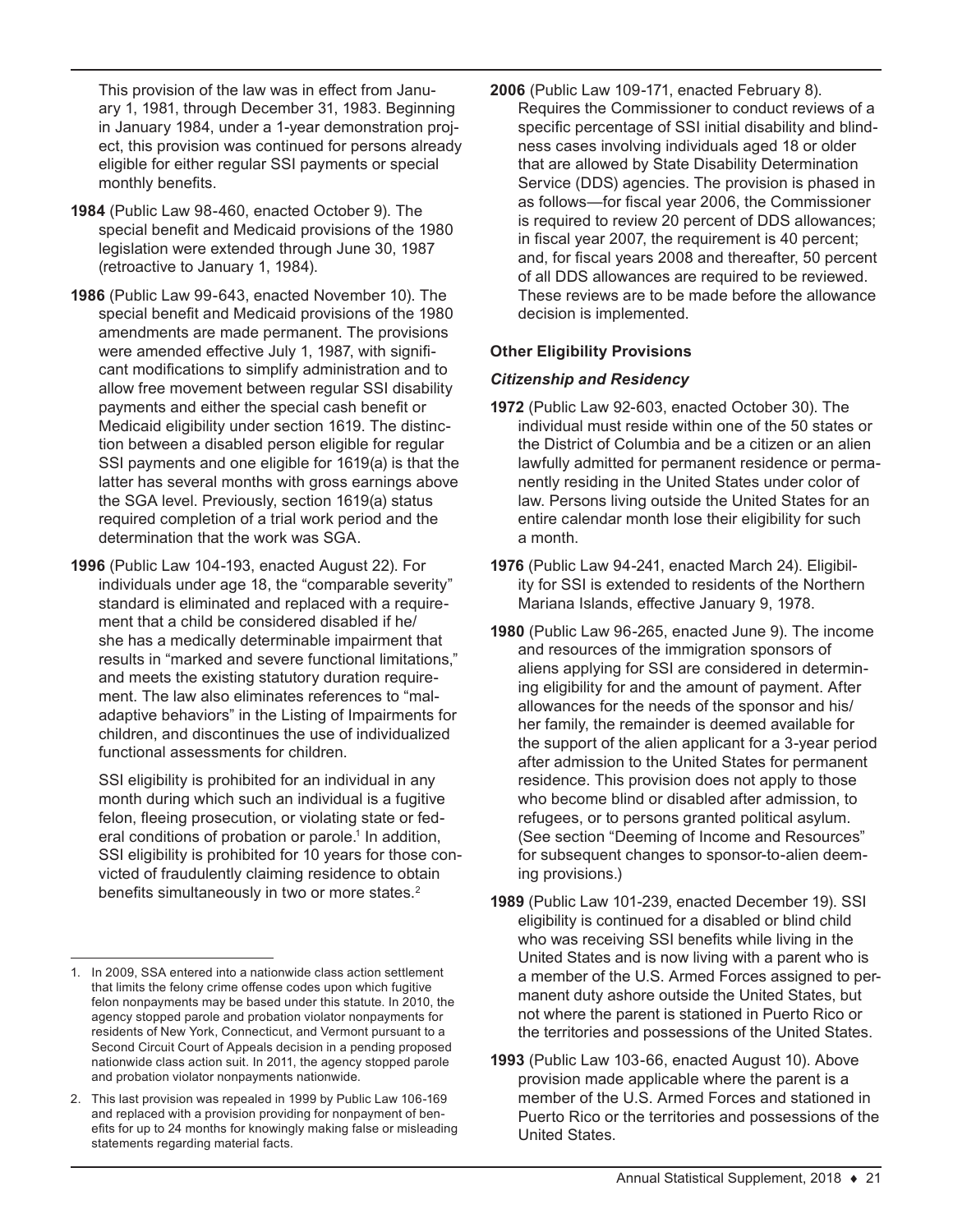**1996** (Public Law 104-193, enacted August 22). Prohibits SSI eligibility for anyone who is not a U.S. citizen or national. Aliens are not eligible unless they meet the definition of "qualified alien" and the criteria for certain exception categories, such as lawful permanent residents who earn or can be credited with 40 qualifying quarters of earnings, certain refugee categories that may be granted time-limited eligibility, or activeduty U.S. military or veterans and their spouses and children. For aliens ineligible under the new standards who were receiving SSI as of August 22, 1996, extends eligibility 1 year from enactment.

(Public Law 104-208, enacted September 30). Amends Public Law 104-193 to add to the list of "qualified aliens" certain noncitizens (and their children) who have been battered or subjected to extreme cruelty by a spouse or parent or a member of the spouse's or parent's family living in the same household.

**1997** (Public Law 105-18, enacted June 12). Extends eligibility for aliens receiving SSI as of August 22, 1996, until September 30, 1997, for those found ineligible under the new alien standards of Public Law 104-193.

(Public Law 105-33, enacted August 5). Further amends Public Law 104-193 to add Cuban and Haitian entrants, and the child of a parent who has been battered or subjected to extreme cruelty, to the list of qualified aliens. Provides that Cuban and Haitian entrants and Amerasian immigrants qualify for time-limited eligibility, and increases the time limit from 5 to 7 years for all time-limited categories. Additional exceptions are added for qualified aliens: (1) lawfully residing in the United States and receiving SSI benefits on August 22, 1996; and (2) lawfully residing in the United States on August 22, 1996, and meeting the definition of blind or disabled in the Social Security Act.

Certain noncitizen American Indians are excepted from the alien nonpayment provisions of Public Law 104-193.

Extends eligibility for "nonqualified aliens" receiving SSI as of August 22, 1996, until September 30, 1998.

- **1998** (Public Law 105-306, enacted October 28). Permanently extends eligibility of all remaining "nonqualified aliens" who were receiving SSI benefits when Public Law 104-193 was enacted on August 22, 1996.
- **2000** (Public Law 106-386, enacted October 28). Noncitizens, regardless of their immigration status, may be eligible for SSI to the same extent as refugees, if they are determined to be victims of "severe forms of trafficking in persons."
- **2004** (Public Law 108-203, enacted March 2). Extends SSI eligibility to blind or disabled children who are U.S. citizens living with a parent assigned to permanent U.S. military duty outside of the United States and who were not receiving SSI benefits when living in the United States. Previously, only blind or disabled children who received an SSI benefit for the month before the parent reported for permanent duty abroad were eligible. Effective April 2004 for applications filed after enactment.
- **2007** (Public Law 110-161, enacted December 26). Provides certain Iraqi and Afghan aliens with special immigrant status, as described in section 101(a) (27) of the Immigration and Nationality Act. As special immigrants, these Iraqi and Afghan aliens are eligible for resettlement assistance, entitlement programs, and other benefits available to refugees admitted under section 207 of such Act (admission of refugees in emergency situations) for a period not to exceed 6 months.
- **2008** (Public Law 110-181, enacted January 28). Provides certain Iraqi aliens who have provided service to the United States with special immigrant status, as described in section 101(a)(27) of the Immigration and Nationality Act. As special immigrants, these Iraqis are eligible for resettlement assistance, entitlement programs, and other benefits available to refugees admitted under section 207 of such Act (admission of refugees in emergency situations) for a period not to exceed 8 months.

(Public Law 110-328, enacted September 30). Extends the 7-year SSI eligibility period for certain refugees, asylees, and other humanitarian immigrants (including victims of human trafficking) to 9 years for the period October 1, 2008 through September 30, 2011. For those with naturalization applications pending or awaiting the swearing-in ceremony, the eligibility period is extended through September 30, 2011. Also applies to the noncitizens whose SSI had previously ceased due to the expiration of the 7-year period. For these noncitizens, SSI benefits will be paid for months in the period October 1, 2008 through September 30, 2011, for the duration of the noncitizen's reestablished eligibility.

**2009** (Public Law 111-118, enacted December 19). Eliminates the 8-month time limit on SSI eligibility for certain Iraqi and Afghan refugees who have provided service to the United States. The time-limited eligibility for these individuals is now the same period applicable to other humanitarian refugees.

#### *Other Benefits*

**1980** (Public Law 96-272, enacted June 17). SSI applicants and recipients are not required as a condition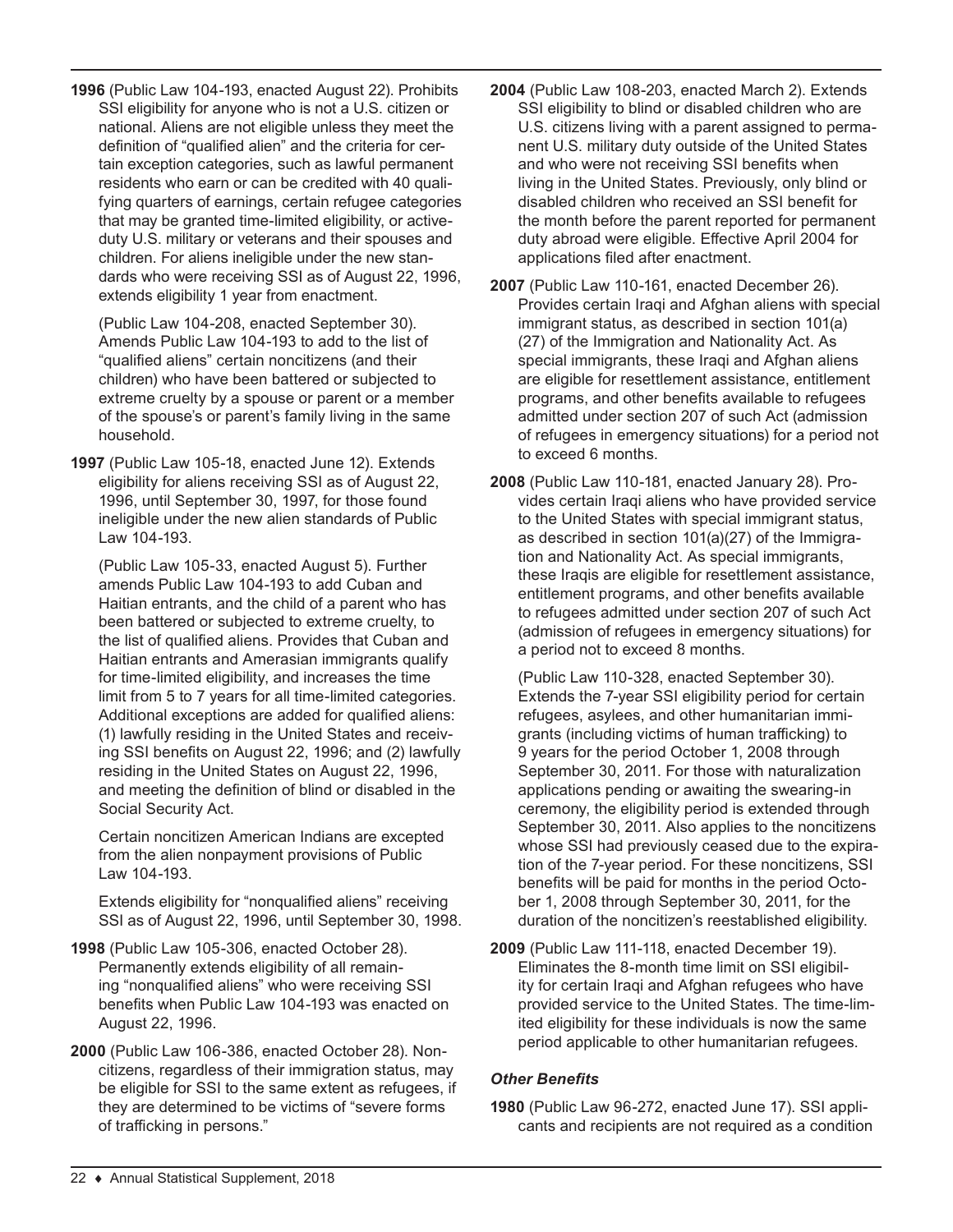of eligibility to elect to receive Veterans Administration pensions under the Veterans and Survivors' Pension Improvement Act of 1978 if the state of residence lacks a medically needy program under Title XIX.

## *Drug Addiction and Alcoholism (DAA)*

**1972** (Public Law 92-603, enacted October 30). Any disabled individual who has been medically determined to be an alcoholic or drug addict must accept appropriate treatment, if available, in an approved facility and demonstrate compliance with conditions and requirements for treatment.

SSI payments are required to be made through a representative payee—another person or public or private agency designated by SSA to manage the recipient's benefit on his/her behalf.

**1994** (Public Law 103-296, enacted August 15). Any individual who is receiving SSI based on a disability where drug addiction or alcoholism is a contributing factor material to the finding of disability must comply with the DAA treatment requirements. The individual must accept appropriate treatment when it is available and comply with the conditions and terms of treatment. Instances of noncompliance with the requirements result in progressively longer payment suspensions. Before payments can resume, the individual must demonstrate compliance for specific periods; 2 months, 3 months, and 6 months, respectively, for the first, second, third, and subsequent instances of noncompliance. An individual who is not in compliance with the DAA treatment requirements for 12 consecutive months shall not be eligible for payments; however, this does not prevent such individuals from reapplying and again becoming eligible for payments.

SSI disability payments based on DAA are also limited to a total of 36 benefit months (beginning March 1995) regardless of whether appropriate treatment is available. Months for which benefits are not due and received do not count toward the 36-month limit.

Payments based on DAA must be made to a representative payee. Preference is required to be given to community based nonprofit social service agencies and federal, state, or local government agencies in representative payee selection. These agencies when serving as payees for individuals receiving payments based on DAA may retain the lesser of 10 percent of the monthly benefit or \$50 (adjusted annually after 1995 by the Consumer Price Index [CPI]) as compensation for their services.

Establishment of one or more referral and monitoring agencies for each state is required.

**1996** (Public Law 104-121, enacted March 29). An individual is not considered disabled if DAA is a contributing factor material to a finding of disability.

Applies DAA representative payee requirements enacted under Public Law 103-296 to disabled SSI recipients who have a DAA condition and are incapable of managing their benefits. In addition, these recipients shall be referred to the appropriate state agency administering the state plan for substance abuse treatment.

## *Institutionalization*

- **1972** (Public Law 92-603, enacted October 30). An individual who is an inmate of a public institution is ineligible for SSI payments unless the institution is a facility approved for Medicaid payments and is receiving such payments on behalf of the person. Under *regulations*, the Medicaid payment must represent more than 50 percent of the cost of services provided by the facility to the individual.
- **1976** (Public Law 94-566, enacted October 20). An inmate of a publicly operated community residence serving no more than 16 persons may, if otherwise eligible, receive SSI.
- **1983** (Public Law 98-21, enacted April 20). Payments may be made to persons who are residents of public emergency shelters for the homeless for a period of up to 3 months in any 12-month period.
- **1986** (Public Law 99-643, enacted November 10). Effective July 1, 1987, disabled or blind recipients who were receiving special SSI payments or had special SSI recipient status under section 1619 in the month preceding the first full month of institutionalization, may receive payments based on the full federal benefit rate for the initial 2 full months of institutionalization, if they reside in certain public medical, psychiatric, or Medicaid facilities or in private Medicaid facilities.
- **1987** (Public Law 100-203, enacted December 22). Effective January 1, 1988, payments may be made to persons who are residents of public emergency shelters for the homeless, for up to 6 months in a 9-month period.

Effective July 1, 1988, continued SSI payments for up to 3 months are permitted, at the rate that was applicable in the month prior to the first full month of institutionalization, for individuals whose expected institutional stay on admission is not likely to exceed 3 months, as certified by a physician, and for whom the receipt of payments is necessary to maintain living arrangements to which they may return.

**1996** (Public Law 104-193, enacted August 22). Effective December 1996, institutionalized children under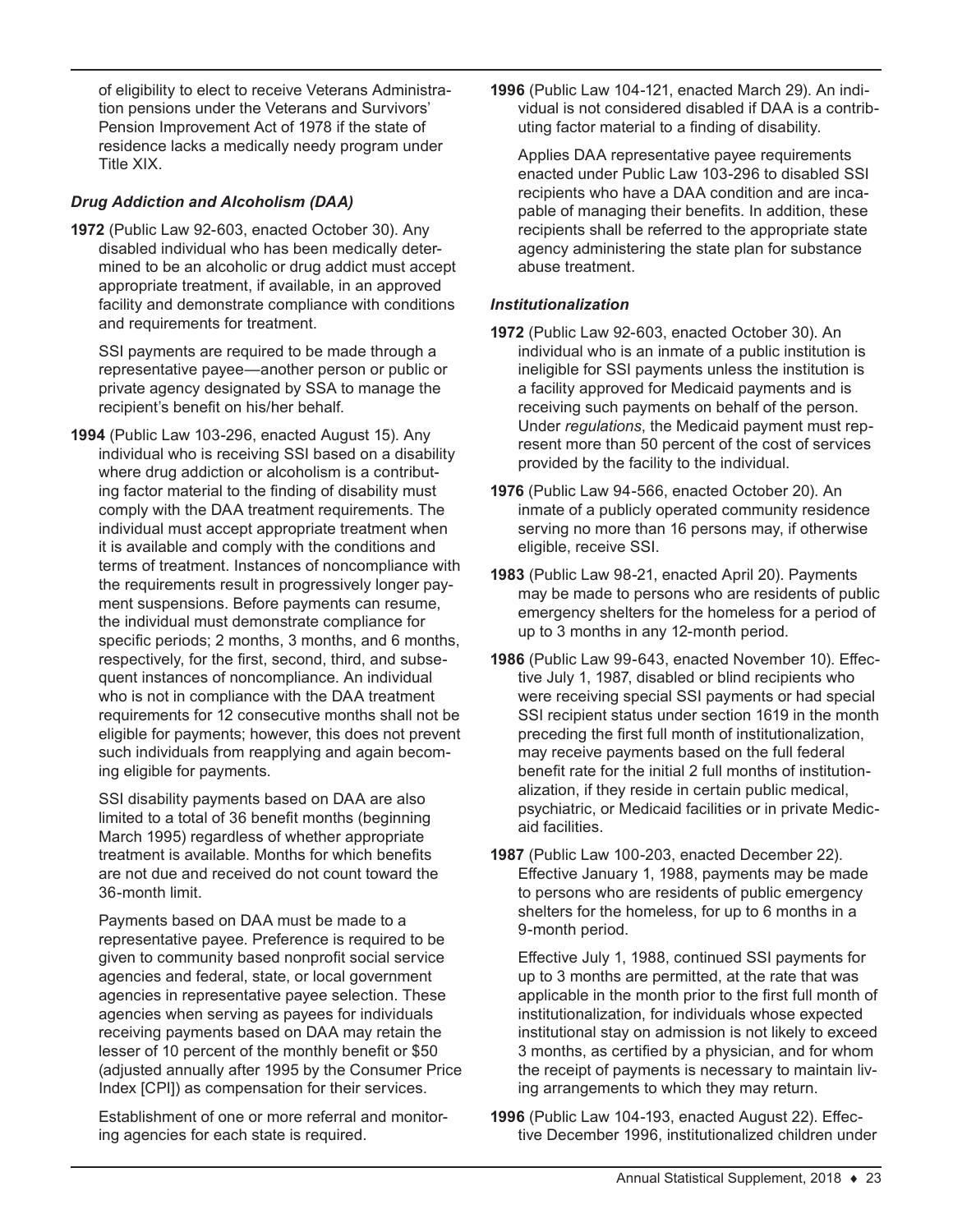age 18 whose private health insurance is making payments to the institution may receive no more than \$30 per month in federal SSI.

**2009** (Public Law 111-115, enacted December 15). Prohibits the payment of any retroactive SSI benefits to individuals while they are in prison, are in violation of conditions of their parole or probation, or are fleeing to avoid prosecution for a felony or a crime punishable by sentence of more than 1 year. These retroactive benefits will not be paid until the beneficiary is no longer a prisoner, probation or parole violator, or fugitive felon.

## *Vocational Rehabilitation (VR) and Treatment*

- **1972** (Public Law 92-603, enacted October 30). Blind or disabled individuals receiving federal SSI benefits who are under age 65 must be referred to the state agency providing services under the Vocational Rehabilitation Act and must accept the services offered. States are reimbursed for the cost of services.
- **1976** (Public Law 94-566, enacted October 20). Blind or disabled children under age 16 must be referred to the state agency administering crippled children's services or to another agency designated by the state. States are reimbursed for the cost of services.

Of funds provided for these services, at least 90 percent must be used for children under age 6 or for those who have never attended public schools.

- **1980** (Public Law 96-265, enacted June 9). Disabled SSI recipients who medically recover while enrolled in approved VR programs of state VR agencies may continue to receive benefits during their participation in such programs if the Commissioner of Social Security determines that continuation in the program will increase the probability that they leave the rolls permanently.
- **1981** (Public Law 97-35, enacted August 13). Funding no longer provided under Title XVI for medical, social, developmental, and rehabilitative services to disabled or blind children.

Reimbursement for the cost of rehabilitation services will only be made if the services result in the recipient's return to work for a continuous period of 9 months. The work must be at the SGA earnings level.

**1984** (Public Law 98-460, enacted October 9). Authorizes the reimbursement of states for the cost of VR services provided to individuals who (1) continue to receive benefits after medical recovery because they are participating in a state VR program or (2) refuse, without good cause, to continue in or cooperate with the VR program in which they had been participating.

- **1987** (Public Law 100-203, enacted December 22). Extends the provision for continuation of payments to disabled SSI recipients who have medically recovered while enrolled in an approved VR program to include blind SSI recipients.
- **1990** (Public Law 101-508, enacted November 5). Reimbursement authorized for the cost of VR services provided in months in which the individual was not receiving federal SSI payments, if
	- SSI recipient status for Medicaid eligibility purposes was retained under work incentive provisions, or
	- $\bullet\,$  Benefits were suspended $^3$  (for a reason other than cessation of disability or blindness), or
	- Federally administered state supplementation was received.

Extends benefit continuation provision to disabled SSI recipients who medically recover while participating in a nonstate VR program.

**1999** (Public Law 106-170, enacted December 17). Establishes a Ticket to Work and Self-Sufficiency program that will provide SSI (and OASDI) disability beneficiaries with a ticket that can be used to obtain VR services, employment services, or other support services, from an employment network (EN) of their choice.

An EN chooses one of the two EN payment options at the time it submits an application to SSA to become an EN. The chosen payment system will apply to all beneficiaries served. An EN can elect to receive payment under the

- Outcome payment system, under which it can receive payment for up to 60 outcome payment months; or
- Outcome-milestone payment system, under which it can receive payment for up to four milestones in addition to outcome payments. These milestones must occur before the EN enters the first month for which it is eligible for an outcome payment. Four milestone payments plus 60 months of reduced outcome payments equal 85 percent of the total that would be available if the EN chose the outcome payment system.

The four milestones are based on gross earnings exceeding the SGA level for specified months. An outcome payment month is any month in which SSA does not pay any federal disability cash benefits to a beneficiary because of work or earnings.

<sup>3.</sup> Recipients who have lost eligibility for SSI benefits for fewer than 13 consecutive months are in suspended payment status.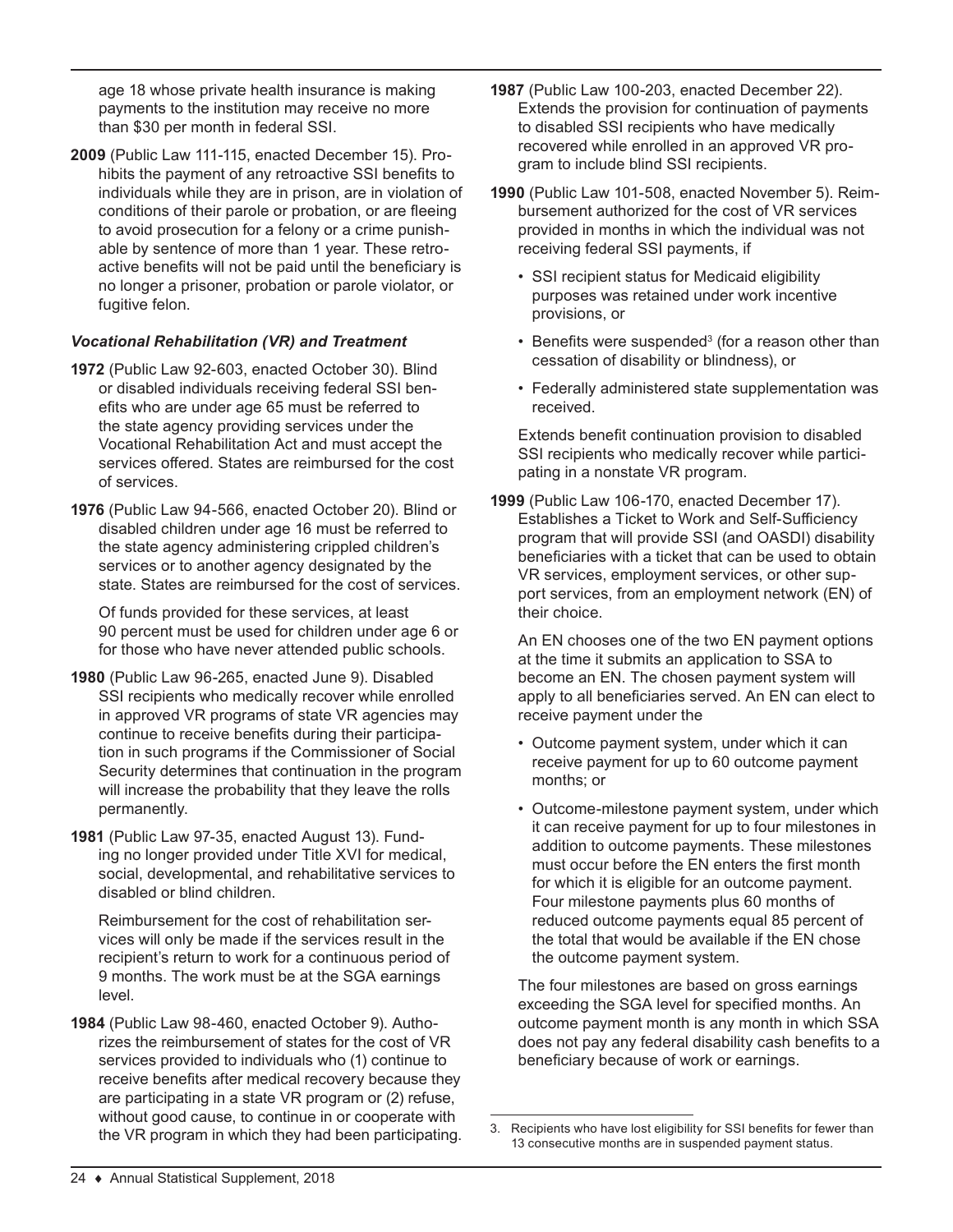Also eliminates the requirement that blind or disabled SSI recipients aged 16 through 64 be referred to the state VR agency and accept the services offered.

- **2008** Under a *regulation* effective July 21, 2008, revising an initial *regulation* effective January 28, 2002:
	- The outcome payment system provides that ENs can receive payment for up to 60 outcome payment months for an SSI beneficiary and up to 36 outcome payment months for an OASDI beneficiary (including a concurrent OASDI/SSI disability beneficiary), with the reduction in available number of outcome months for OASDI beneficiaries offset by an increased outcome payment; and
	- The outcome-milestone payment system provides that ENs can receive the following milestone payments in addition to outcome payments:
		- Up to four Phase 1 milestones achieved by either an OASDI or SSI beneficiary; and
		- Up to 11 Phase 2 milestones achieved by an OASDI or concurrent beneficiary or up to 18 Phase 2 milestones achieved by an SSI beneficiary.

Phase 1 milestones are based on gross earnings at or above trial work level for specified months, and Phase 2 milestones are based on gross earnings exceeding the substantial gainful activity level for specified months. These milestones must occur before the EN enters the first month for which it is eligible for an outcome payment. If an available milestone payment is not paid prior to the outcome period, it is payable in a reconciliation payment when the beneficiary reaches the 12th outcome month. This payment amount is equal to the total amount of unpaid Phase 1 and Phase 2 milestones that were available when the ticket was first assigned. The Phase 1 and Phase 2 milestone payments and outcome payments equal 90 percent of the total that would be available if the EN chose the outcome payment system.

#### *Continuing Disability Reviews and Eligibility Redeterminations*

**1994** (Public Law 103-296, enacted August 15). During each of fiscal years 1996, 1997, and 1998, requires SSA to conduct continuing disability reviews (CDRs) on a minimum of 100,000 SSI recipients. In addition, during the same period, requires SSA to redetermine the SSI eligibility of at least one-third of all child SSI recipients who reach age 18 after April 1995 during the 1-year period following attainment of age 18. Redeterminations for persons turning age 18 could count toward the 100,000 CDR requirement.

**1996** (Public Law 104-193, enacted August 22). Repeals the requirement that SSA redetermine the eligibility of at least one-third of all child SSI recipients who reach age 18 after April 1995 during the 1-year period following attainment of age 18.

#### Requires a CDR

- At least once every 3 years for SSI recipients under age 18 who are eligible by reason of an impairment that is likely to improve, and
- Not later than 12 months after birth for recipients whose low birth weight is a contributing factor material to the determination of their disability.

Requires eligibility redetermination for all child SSI recipients eligible for the month before the month in which they attain age 18.

Requires redetermination of eligibility for children considered disabled based on an individual functional assessment and/or consideration of maladaptive behavior.

Requires the representative payee of a child SSI recipient whose continuing eligibility is being reviewed to present evidence that the recipient is receiving treatment that is considered medically necessary and available for the condition which was the basis for providing SSI benefits.

**1997** (Public Law 105-33, enacted August 5). Modifies provision of Public Law 104-193 to extend from 12 to 18 months the period for redetermining the disability of children under age 18 under the new childhood disability standard.

Modifies provision of Public Law 104-193 to permit SSA to schedule a CDR for a disabled child for whom low birth weight is a contributing factor material to the determination of disability, at a date after the child's first birthday if the Commissioner determines the impairment is not expected to improve within 12 months of the child's birth.

Modifies provision of Public Law 104-193 to authorize SSA to make redeterminations of disabled childhood recipients who attain age 18, more than 1 year after the date such recipient attains age 18.

**1999** (Public Law 106-170, enacted December 17). Prohibits the initiation of a CDR during the period that a recipient is "using a ticket" under the Ticket to Work program.

#### *Deeming of Income and Resources*

**1972** (Public Law 92-603, enacted October 30). Deeming occurs when the income and resources of certain family members living in the same household with the SSI recipient are considered in determining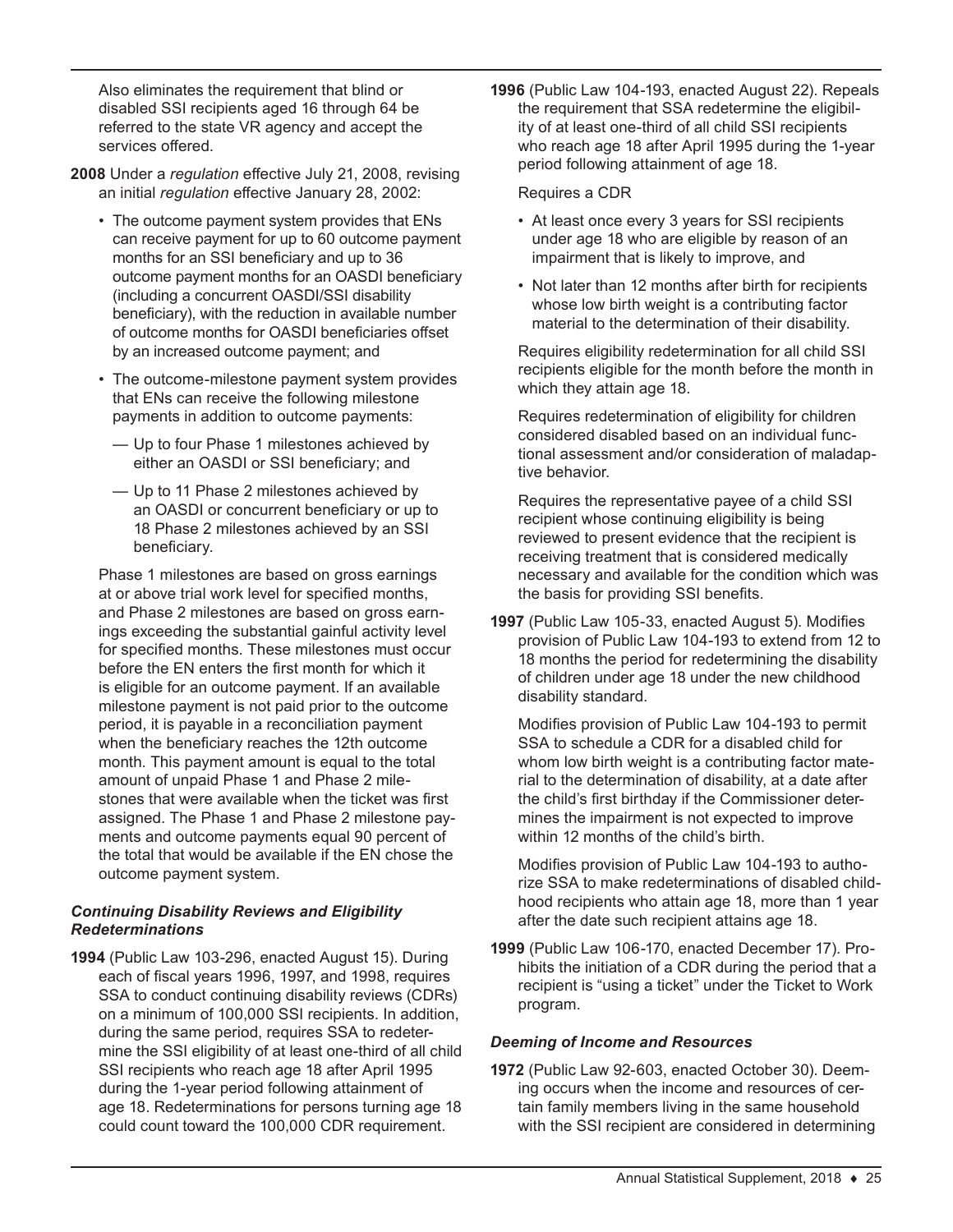the amount of the SSI payment. These family members are the ineligible spouse of an adult recipient and the ineligible parents of a child recipient under age 21.

After deduction of personal allocations for the spouse (or parents) and for ineligible children in the home, and after application of income exclusions, any remaining income of the spouse (or parents) is added to the income of the eligible person.

**1980** (Public Law 96-265, enacted June 9). Children aged 18 or older are not subject to parental deeming.

Sponsor's income and resources deemed to an alien for 3 years.

- **1989** (Public Law 101-239, enacted December 19). Disabled children receiving home care services under state Medicaid programs, who are ineligible for SSI because of deeming of parental income, and who received SSI benefits limited to \$30 while in a medical treatment facility, may receive the \$30 monthly allowance that would be payable if the recipient were institutionalized.
- **1993** (Public Law 103-152, enacted November 24). Sponsor-to-alien deeming period extended from 3 years to 5 years, effective January 1, 1994, through September 30, 1996.

Considers an ineligible spouse or parent who is absent from the household because of active military service to be a member of the household for deeming purposes.

**1996** (Public Law 104-193, enacted August 22). Deeming of income and resources from an immigration sponsor to a noncitizen continues until citizenship, with exceptions for those who earn, or can be credited with, 40 qualifying quarters of earnings. Effective for those whose sponsor signs a new legally enforceable affidavit of support.

(Public Law 104-208, enacted September 30). Amends Public Law 104-193 to add two exceptions to the sponsor-to-alien deeming:

- Provides that if the noncitizen is indigent and would be unable to obtain food and shelter without SSI benefits even after receiving support from the sponsor, then only the amount of income and resources actually provided by the sponsor will be counted for a 12-month period after a determination of indigence; and
- Provides that in certain cases, deeming would not apply for a 12-month period (with some options for extension) if the noncitizen (or his/her children) has been battered or subjected to extreme cruelty by family members.
- **1997** (Public Law 105-33, enacted August 5). Amends Public Law 104-208 to add an additional exception to sponsor-to-alien deeming when the parent of a noncitizen has been battered or subjected to extreme cruelty by family members.
- **2006** (Public Law 109-163, enacted January 6). Provides that individuals who were made ineligible for SSI because of their spouses or parents being called to active military duty would not have to file a new application for SSI benefits if they again could be eligible for benefits before the end of 24 consecutive months of ineligibility.

### **Federal Benefit Payments**

#### *Federal Benefit Rates*

Basic benefit standards are used in computing the amount of federal SSI payments. Benefit levels differ for individuals and couples living in households and for persons in Medicaid institutions. Individuals or couples living in their own households receive the full federal benefit. If an individual or couple is living in another person's household and receiving support and maintenance there, the federal benefit is reduced by one-third. The federal benefit rates for persons in households are increased annually to reflect increases in the cost of living. Legislation affecting the level of federal benefit rates since the inception of the SSI program are summarized in Table 2.B1.

## *Windfall Offset*

- **1980** (Public Law 96-265, enacted June 9). Requires an offset (by reducing retroactive Social Security benefits) for persons whose initial OASDI payment is retroactive, to equalize total benefits with those if paid when regularly due.
- **1984** (Public Law 98-369, enacted July 18). Expands offset provision to allow for reduction of retroactive SSI benefits and to apply in cases of OASDI benefit reinstatement.

#### *Proration of Benefit*

- **1982** (Public Law 97-248, enacted September 3). Benefit for first month of eligibility to be prorated by the number of days in the month for which an application has been filed and there is eligibility.
- **1996** (Public Law 104-193, enacted August 22). Changes the effective date of an SSI application to the first day of the month following the date on which the application was filed or on which the individual first becomes eligible, whichever is later. This, in effect, eliminates prorated payments in initial claims.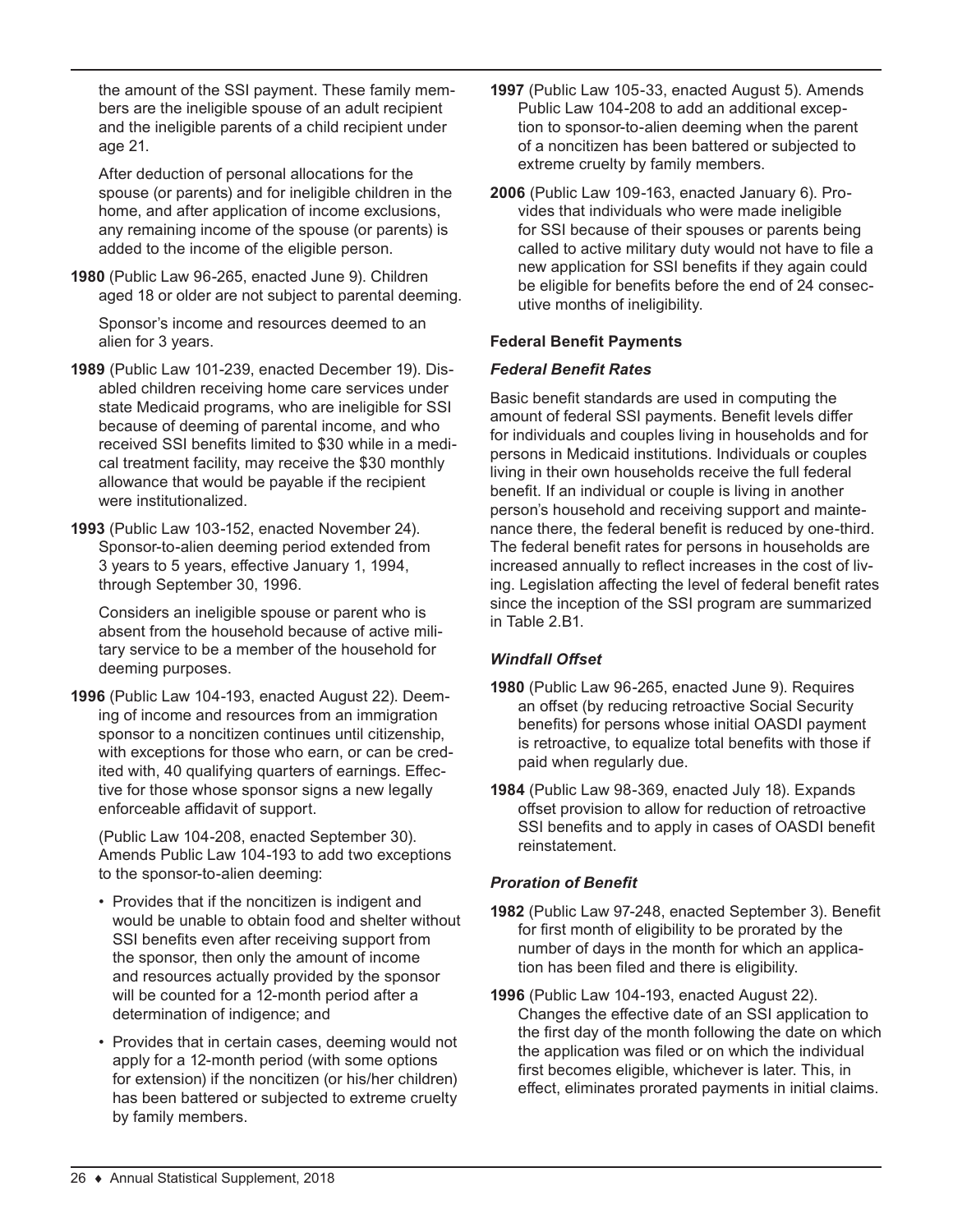## *Retrospective Monthly Accounting*

- **1981** (Public Law 97-35, enacted August 13). Changes the method of computing the SSI benefit to one under which the benefit amount is computed on a monthly basis and is based on income and other characteristics in the previous (or second previous) month.
- **1984** (Public Law 98-369, enacted July 18). Changes the method of computing the SSI benefit to persons receiving Title II payments. The effect of the increased Title II income at the time of the costof-living increase is not delayed as it otherwise would be.
- **1987** (Public Law 100-203, enacted December 22). Provides an exception to retrospective monthly accounting so that amounts received under Aid to Families with Dependent Children (AFDC), foster care, refugee cash assistance, Cuban-Haitian entrant assistance, or general and child welfare assistance provided by the Bureau of Indian Affairs are counted only in the month received.
- **1993** (Public Law 103-66, enacted August 10). Changes the method of computing the SSI benefit to persons receiving the value of the one-third reduction. The effect of the increased value at the time of the cost-of-living increase is not delayed as it otherwise would be. Effective January 1995.
- **2004** (Public Law 108-203, enacted March 2). Eliminates triple counting of one-time, nonrecurring income by providing that this income will be counted only for the month that the income is received and not for any other month during the transition to retrospective monthly accounting during the first 3 months of an individual's SSI eligibility. Effective April 2005.

#### *Uncashed Checks*

- **1981** (Public Law 97-35, enacted August 13). States that have federally administered supplements are to be credited their share of SSI checks that remain unnegotiated for 180 days.
- **1987** (Public Law 100-86, enacted August 10). SSI checks now unnegotiable after 1 year. States are credited their share of SSI checks after 1 year rather than 180 days.

#### *Rounding of Payment Amounts*

**1982** (Public Law 97-248, enacted September 3). Costof-living adjustments in the federal SSI benefit and income eligibility levels are to be rounded to the next lower whole dollar, after the adjustment is calculated. Subsequent cost-of-living adjustments will be calculated on the previous year's benefit standard before rounding.

#### *Penalties Resulting in Nonpayment of Benefits for False or Misleading Statements*

- **1999** (Public Law 106-169, enacted December 14). Provides for the nonpayment of OASDI and SSI benefits (6, 12, and 24 months, respectively, for the first, second, and third or subsequent violations) for individuals found to have knowingly made a false or misleading statement of material fact for use in determining eligibility for benefits.
- **2004** (Public Law 108-203, enacted March 2). Expands the administrative sanction of nonpayment of benefits to situations in which an individual has failed to disclose material information, if the person knew or should have known that such failure was misleading.

Authorizes federal courts to order a defendant convicted of defrauding Social Security, Special Veterans' Benefits, or SSI to make restitution to SSA. Restitution funds would be deposited to the trust funds or general fund of the Treasury, as appropriate. Effective with respect to violations occurring on or after the date of enactment.

#### *Installment Payments*

- **1996** (Public Law 104-193, enacted August 22). Establishes a schedule for paying retroactive SSI benefit amounts that exceed 12 times the federal benefit rate (FBR) plus the state supplement level. Payments would be made at 6-month intervals:
	- The first installment would be 12 times the FBR plus any federally administered state supplement.
	- Any remaining retroactive benefits would be paid in a second installment (not to exceed the first payment amount).
	- All remaining retroactive benefits would be paid in the third installment.

Provides that where an underpaid individual has incurred debts to provide for food, clothing, or shelter, has expenses for disability-related items and services that exceed the installment amount, or has entered into a contract to purchase a home, the installment payment would be increased by the amount needed to cover those debts, expenses, and obligations.

Provides that full retroactive payments be paid to an individual who is terminally ill or, if currently ineligible, is likely to remain so for the next 12 months.

**2006** (Public Law 109-171, enacted February 8). Requires that past-due monthly SSI benefits that exceed three times the maximum monthly benefit (federal benefit rate plus state supplementary payment amount, if any) payable to the individual be paid in up to three installment payments, 6 months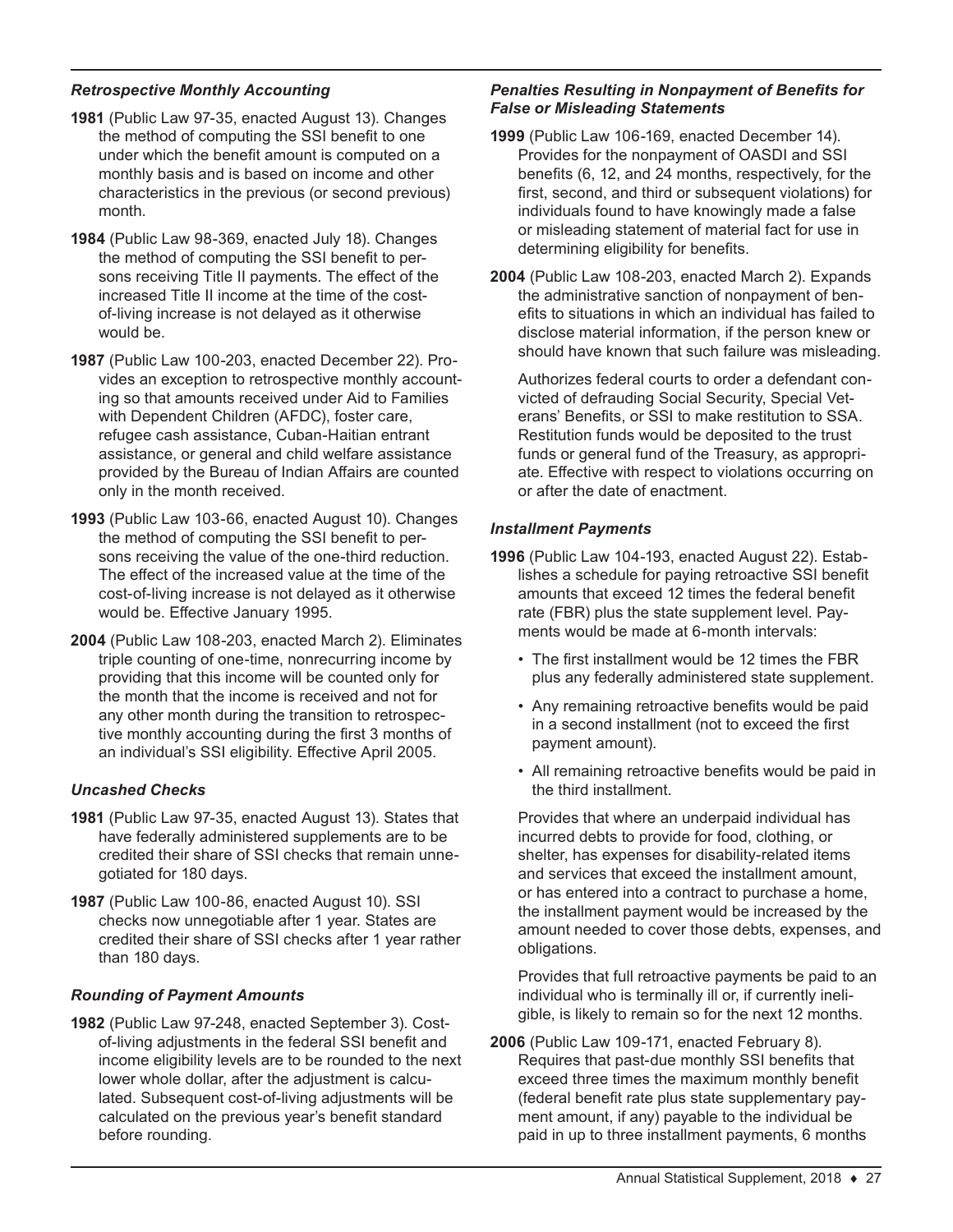apart. Also, limits the amount of the first two installment payments to three times the maximum monthly benefit. All remaining benefits due are to be paid in the third installment. As under current law, the amounts of the installment payments may be increased in certain cases, such as those in which the individual has outstanding debt relating to food, clothing, or shelter, or has necessary medical needs. Effective 3 months after enactment.

**2009** (Public Law 111-115, enacted December 15). Prohibits the payment of any retroactive SSI benefits to individuals while they are in prison, in violation of conditions of their parole or probation; or fleeing to avoid prosecution, custody, or confinement for a felony or a crime punishable by sentence of more than one year.

#### **Exclusions from Income**

#### *General Exclusions*

- **1972** (Public Law 92-603, enacted October 30). The first \$60 of earned or unearned income per calendar quarter for an individual or couple; the next \$195 and one-half the remainder of quarterly earned income. Unearned income includes Social Security benefits, other government or private pensions, veterans' benefits, and workers' compensation.
- **1981** (Public Law 97-35, enacted August 13). The first \$20 of earned or unearned income per month for an individual or couple; the next \$65 and one-half the remainder of monthly earned income. Unearned income includes Social Security benefits, other government or private pensions, veterans' benefits, and workers' compensation.
- **2000** (Public Law 106-554, enacted December 21). Earnings of persons defined as Social Security statutory employees are treated as self-employment income for SSI purposes.

#### *Special Exclusions*

**1972** (Public Law 92-603, enacted October 30). Any amount of tax rebate issued to an individual by any public agency that is based on either real property or food purchase taxes.

Grants, scholarships, and fellowships used to pay tuition and fees at an educational institution.

Income required for achieving an approved selfsupport plan for blind or disabled persons.

Work expenses of blind persons.

For blind persons transferred from state programs to SSI, income exclusions equal to the maximum amount permitted as of October 1972 under the state programs.

Irregularly or infrequently received income totaling \$60 or less of unearned income and \$30 of earned income in a calendar quarter.

Payment for foster care of ineligible child residing in recipient's home through placement by a public or private nonprofit child care agency.

One-third of any payment received from an absent parent for the support of a child eligible for SSI.

Certain earnings of a blind or disabled child under age 22 regularly attending an educational institution.

State or local government cash payments based on need and designed to supplement SSI payments.

**1976** (Public Law 94-331, enacted June 30). Disaster assistance from income for 9 months and application of one-third reduction for 6 months for certain victims of disasters occurring between January 1, 1976, and December 31, 1976.

(Public Law 94-566, enacted October 20). Any assistance based on need (including vendor payments) made to or on behalf of SSI recipients, which is paid and wholly funded by state or local governments.

The value of assistance provided under certain federal housing programs.

**1977** (Public Law 95-113, enacted September 29). Food stamps, federally donated food, and the value of free or reduced price food for women and children under the Child Nutrition Act and National School Lunch Act.

(Public Law 95-171, enacted November 12). Provisions excluding support and maintenance under the Disaster Relief and Emergency Assistance Act of 1974 extended on a permanent basis. Effective January 1, 1978.

**1980** (Public Law 96-222, enacted April 1). Earned income tax credit treated as earned income (temporarily excluded from 1975 through 1980).

(Public Law 96-265, enacted June 9). Remunerations received in sheltered workshops and work activity centers are considered earned income and qualify for earned income exclusions.

Impairment-related work expenses paid by the individual (including cost for attendant care, medical equipment, drugs, and services necessary to control an impairment) are deducted from earnings when determining if an individual is engaging in SGA. Impairment-related work expenses are excluded in calculating income for benefit purposes if initial eligibility for benefits exists on the basis of countable income without applying this exclusion.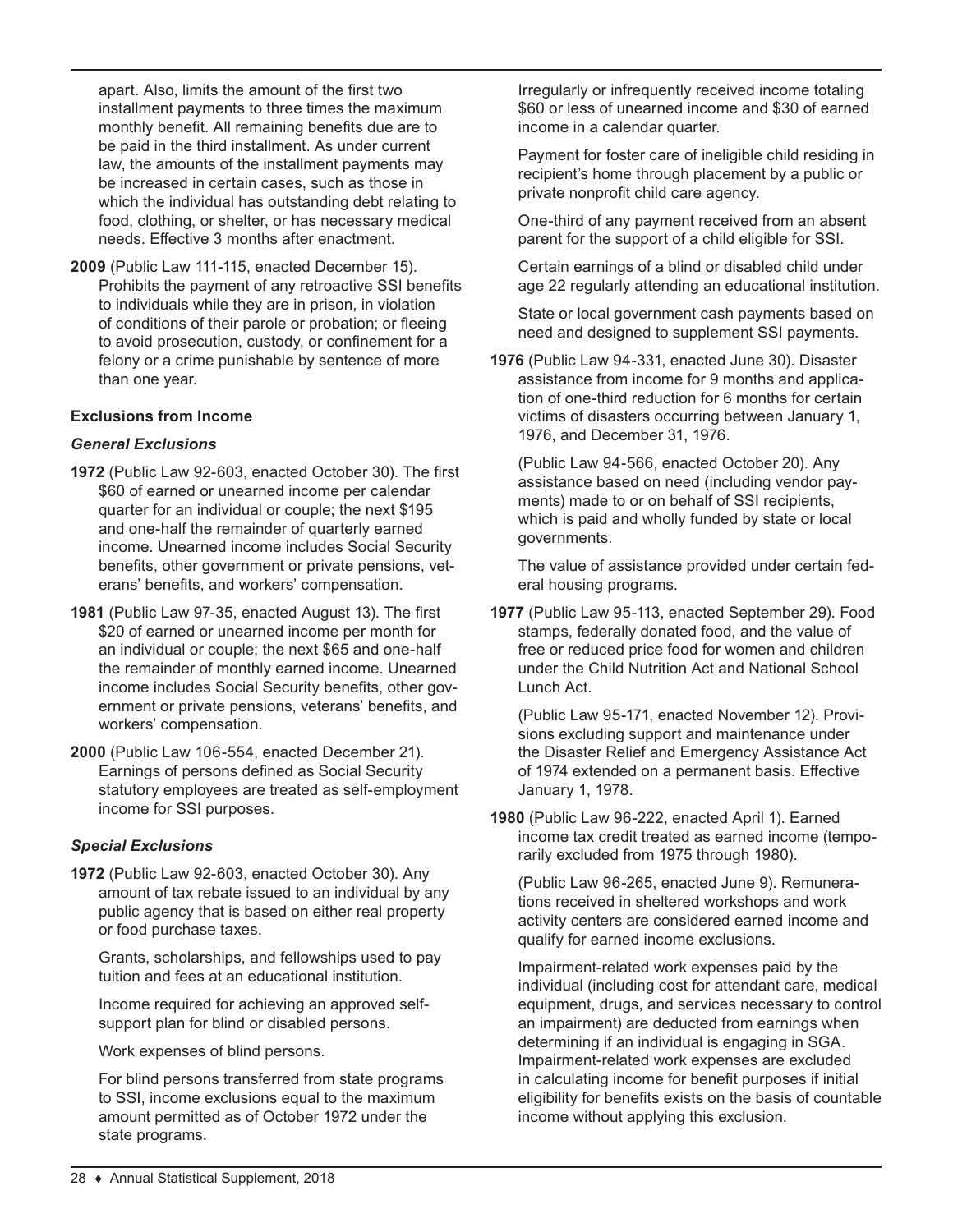- **1981** (Public Law 97-35, enacted August 13). Modifies provision under which irregularly or infrequently received income is excluded to conform to change from quarterly to monthly accounting; amounts excludable: \$20 or less of unearned income and \$10 of earned income in a month.
- **1982** (Public Law 97-377, enacted December 21). From December 18, 1982, to September 30, 1983, certain home energy assistance payments are excluded if a state agency certified that they are based on need.
- **1983** (Public Law 97-424, enacted January 6). Support or maintenance assistance (including home energy assistance) provided in kind by a nonprofit organization or in cash or in kind by certain providers of home energy is excluded if the state determines that the assistance is based on need. Provision is applicable through September 1984.

Certain home energy assistance payments are excluded if a state agency certified that the assistance is based on need. Provision is applicable through June 1985.

- **1984** (Public Law 98-369, enacted July 18). The 1983 provisions for support and maintenance and home energy assistance continue to October 1, 1987.
- **1986** (Public Law 99-498, enacted October 17). Educational assistance used for educational expenses under the Higher Education Act of 1965 as amended.
- **1987** (Public Law 100-203, enacted December 22). The 1983 provisions for support and maintenance and home energy assistance made permanent.

Excludes death payments (for example, proceeds from life insurance) from SSI income determinations to the extent they were spent on last illness and burial.

Modifies the 1982 resource exclusion for burial funds to extend the exclusion to any burial fund of \$1,500 or less maintained separately from all other assets, thereby allowing interest to be excluded from income if retained in the fund.

- **1988** (Public Law 100-383, enacted August 10). Restitution payments made to Japanese internees and relocated Aleutians.
- **1989** (Public Law 101-239, enacted December 19). Interest on agreements representing the purchase of an excluded burial space.

Payments from the Agent Orange Settlement.

Value of a ticket for domestic travel received as a gift and not cashed.

**1990** (Public Law 101-508, enacted November 5). Earned income tax credit (including the child health insurance portion).

Payments received from a state-administered fund established to aid victims of crime.

Impairment-related work expenses excluded from income in determining initial eligibility for benefits.

Payments received as state or local government relocation assistance.

Payments received under the Radiation Exposure Compensation Act.

Redefines as earned income, royalties earned in connection with any publication of the individual's work and honoraria received for services rendered (previously defined as unearned income).

**1993** (Public Law 103-66, enacted August 10). Hostile fire pay to members of the uniformed services.

Payments received as state or local government relocation assistance made permanent.

- **1994** (Public Law 103-286, enacted August 1). Payments to victims of Nazi persecution.
- **1998** (Public Law 105-285, enacted October 27). Funds made available to an SSI recipient by a state or local government or a nonprofit organization as part of the Individual Development Account demonstration project.

(Public Law 105-306, enacted October 28). In-kind gifts to children with life-threatening conditions by tax-exempt organizations not converted to cash.

The first \$2,000 annually of cash gifts by tax-exempt organizations to, or for the benefit of, individuals under age 18 with life-threatening conditions.

(Public Law 105-369, enacted November 12). Payments made under the Ricky Ray Hemophilia Relief Fund Act of 1998.

**2000** (Public Law 106-554, enacted December 21). Interest on funds deposited in an individual development account.

Any adjustments made to prior payments from other federal programs to account for the error in the computation of the Consumer Price Index during 1999.

- **2001** (Public Law 107-16, enacted June 7). The refundable child tax credit is excluded in determining eligibility for means-tested programs, including SSI.
- **2004** (Public Law 108-203, enacted March 2). Changes the calculation of infrequent and irregular income from a monthly to a quarterly basis.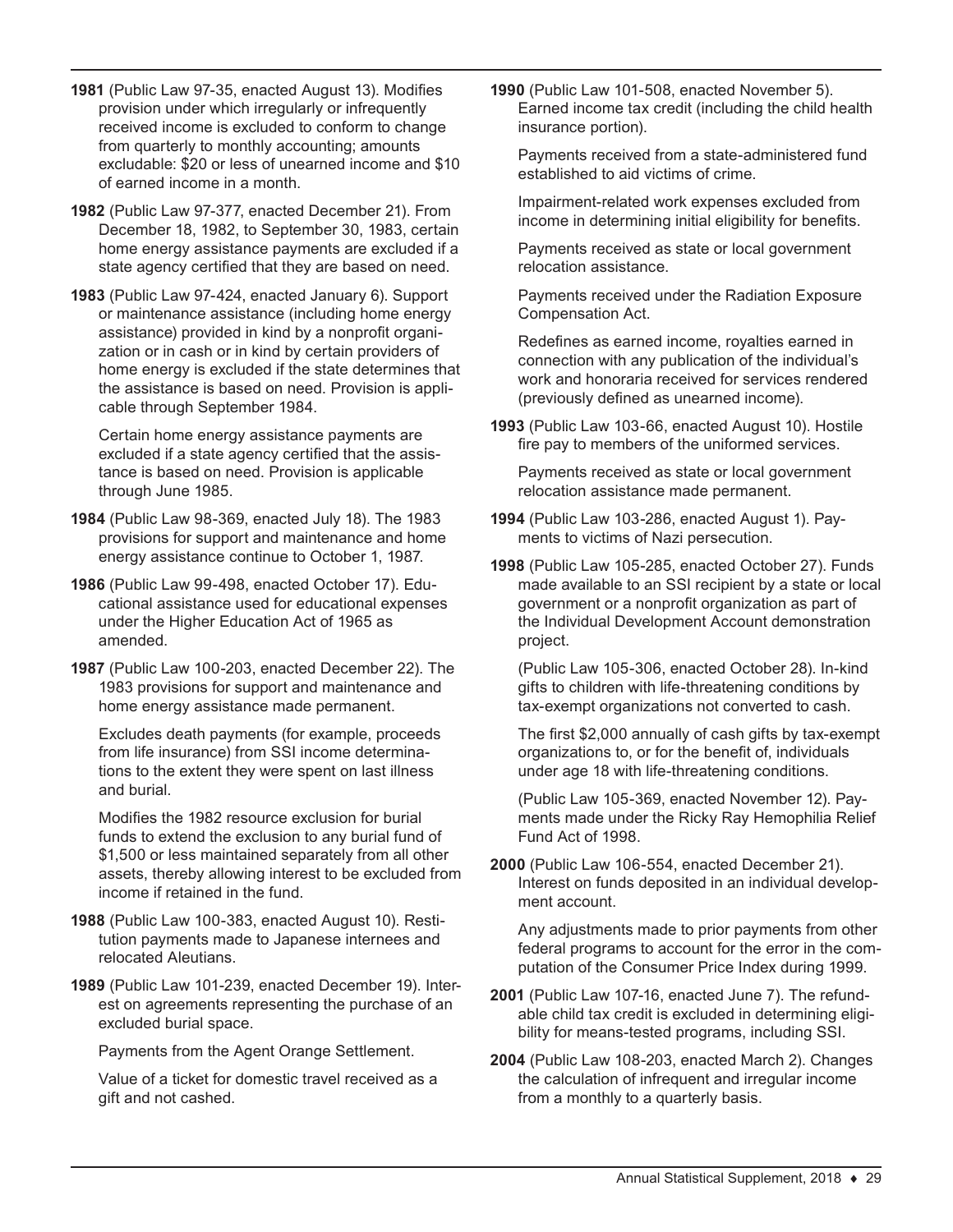Excludes from the determination of an individual's income all interest and dividend income earned on countable resources. Effective July 2004.

Permits the student earned income exclusion to apply to any individual under age 22 who is a student. Thus, students under age 22 who are married or heads of households would be eligible for the exclusion. Effective April 2005.

Excludes from the determination of income any gift to an individual for use in paying tuition or educational fees, just as grants, scholarships, and fellowships for such use are currently excluded from the determination of income. Effective June 2004.

- **2005** (Public Law 109-64, enacted September 20). Amends the National Flood Insurance Act of 1968 to specify that assistance provided under a program for flood mitigation activities with respect to a property would not be considered income or a resource of the owner of the property when determining eligibility for or benefit levels under any income assistance or resource-tested program (including SSI) that is funded in whole or in part by a federal agency or by appropriated federal funds.
- **2006** (Public Law 109-432, enacted December 20). Extends the present law that allows combat pay to be considered for Earned Income Tax Credit (EITC) purposes for one additional year (for taxable years ending before January 1, 2008). For SSI purposes, EITC payments are excluded from income, and are not a countable resource for 9 calendar months following the month of receipt.
- **2008** (Public Law 110-185, enacted February 13). A rebate payment received under the Economic Stimulus Act of 2008, and any other credit or refund under section 6428 of the Internal Revenue Code, would not be taken into account as income for purposes of SSI.

(Public Law 110-245, enacted June 17). Privatized military housing allowances withdrawn directly from a servicemember's pay by military payroll and paid to the landlord will be considered in-kind income, and the SSI benefit reduction attributable to the housing allowance will be capped at one-third of the federal benefit rate. In other cases, housing allowances will be considered earned income.

Excludes any cash or in-kind benefits provided under an AmeriCorps program from income consideration. Effective for benefits payable for months beginning 60 days after enactment.

Excludes annuity payments paid by a state to a person or his or her spouse because the state has determined the person is a veteran and blind, disabled, or aged.

**2009** (Public Law 111-5, enacted February 17). A onetime economic recovery payment of \$250 to SSI recipients will not be taken into account as income for purposes of SSI.

The Making Work Pay tax credit, which provides a tax credit in the form of decreased withholding by employers, will not be counted as income.

A one-time payment of \$15,000 for eligible Filipino veterans who are citizens of the United States, and \$9,000 for eligible veterans who are noncitizens will not be taken into account as income for SSI purposes.

**2010** (Public Law 111-148, enacted March 23). Excludes incentives an SSI recipient with Medicaid receives for participating in an "Incentives for Prevention of Chronic Diseases in Medicaid" (IPCDM) program from consideration as income.

(Public Law 111-255, enacted October 5). Excludes the first \$2,000 received during a calendar year by an SSI recipient or spouse as compensation for participation in a clinical trial for rare diseases or conditions from consideration as income. The exclusion is effective for a 5-year period from date of enactment.

(Public Law 111-291, enacted December 8). Excludes any settlement payments to American Indians, under the Claims Resettlement Act of 2010, from consideration as income.

(Public Law 111-312, enacted December 17). Excludes federal tax refunds and advance payment of refundable tax credits received after December 31, 2009, but before January 1, 2013, from consideration as income.

- **2013** (Public Law 112-240, enacted January 2). Makes permanent the exclusion from income of federal tax refunds and advance payment of refundable tax credits.
- **2015** (Public Law 114-63, enacted October 7). Makes permanent the exclusion of the first \$2,000 in payments per calendar year that an SSI recipient receives as compensation for participation in certain clinical trials.

**2016** (Public Law 114-241, enacted October 7). Excludes from income payments made by a state program intended to compensate individuals who had been sterilized under state authority.

## **Resources**

**1972** (Public Law 92-603, enacted October 30). Countable resources limited to \$1,500 or less for an individual and to \$2,250 or less for a couple.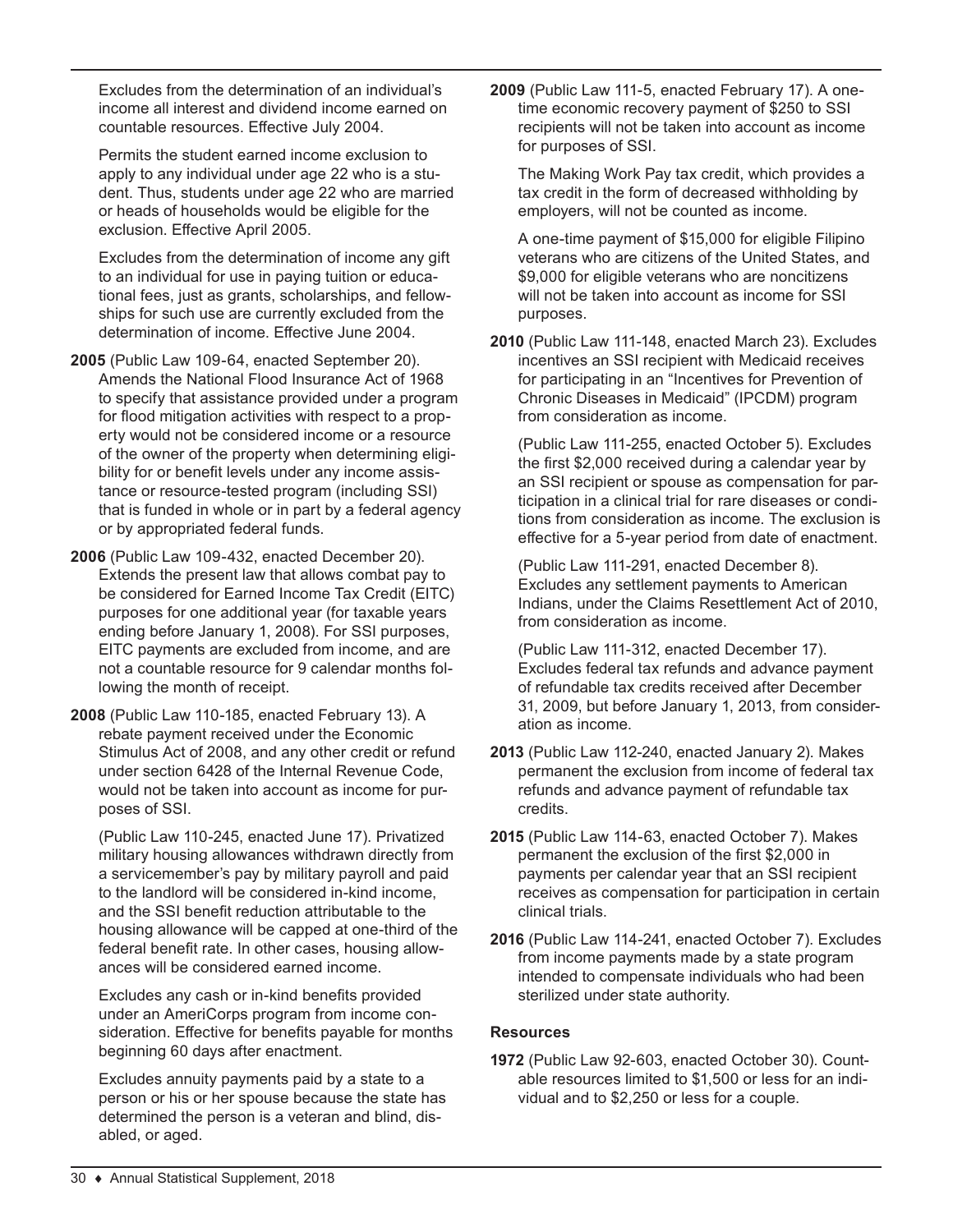- **1984** (Public Law 98-369, enacted July 18). Limit on countable resources raised by \$100 a year for individuals and \$150 a year for couples, beginning in calendar year 1985 through 1989. The respective limits would become \$2,000 for an individual and \$3,000 for a couple in 1989 and thereafter.
- **1999** (Public Law 106-169, enacted December 14). Includes generally in the countable resources of an individual the assets of a trust that could be used for the benefit of the individual or spouse.

## *General Exclusions*

**1972** (Public Law 92-603, enacted October 30). A home of reasonable value—established *by regulation* as not exceeding a fair-market value of \$25,000 (\$35,000 in Alaska and Hawaii).

Personal effects and household goods of reasonable value established *by regulation* as not exceeding a total market value of \$1,500.

An automobile of reasonable value—established *by regulation* as not exceeding a market value of \$1,200.

An automobile may be excluded, regardless of value, if the individual's household uses it for employment or medical treatment or if it is modified to be operated by or for transportation of a handicapped person.

Life insurance with face value of \$1,500 or less.

- **1976** (Public Law 94-569, enacted October 20). The recipient's home, regardless of value, is excluded from consideration in determining resources.
- **1977** (Public Law 95-171, enacted November 12). Assistance received under the Disaster Relief and Emergency Assistance Act of 1974 for 9 months following receipt.
- **1979** Reasonable value for an automobile increased *by regulation* to \$4,500 of current-market value; personal goods and household effects increased to \$2,000 of equity value.
- **1982** (Public Law 97-248, enacted September 3). The value, within prescribed limits, of a burial space for the recipient, spouse, and immediate family is excluded. In addition, \$1,500 each (less the value of already excluded life insurance and any amount in an irrevocable burial arrangement) may be set aside for the burial of the recipient and spouse.
- **1984** (Public Law 98-369, enacted July 18). The unspent portion of any retroactive Title II or Title XVI payment is excluded for 6 months following its receipt, and the individual must be given written notice of the time limit on the exclusion.
- **1985** *Regulations* permit exclusion, regardless of value, of an automobile needed for essential transportation or modified for a handicapped person. The \$4,500 current market value limit applies only if no automobile could be excluded based on the nature of its use.
- **1987** (Public Law 100-203, enacted December 22). Provides for suspension of the 1980 transfer of assets provision, in any month that it is determined that undue hardship would result.

Real property that cannot be sold for the following reasons: it is jointly owned; its sale would cause the other owner(s) undue hardship because of loss of housing; its sale is barred by a legal impediment; or the owner's reasonable efforts to sell have been unsuccessful.

Temporarily extends the 1984 exclusion of retroactive Title II and Title XVI benefits from 6 months to 9 months (the longer exclusion applies to benefits paid in fiscal years 1988 and 1989).

- **1988** (Public Law 100-707, enacted November 23). Removes the time limit for exclusion of disaster assistance.
- **2004** (Public Law 108-203, enacted March 2). Increases to 9 months and makes uniform the time period for excluding from resources amounts attributable to payments of past-due Social Security and SSI benefits and earned income and child tax credits. Effective for such payments received on or after the date of enactment.
- **2005** *Regulations* permit exclusion of, regardless of value,
	- One automobile if used for transportation for the beneficiary or a member of the beneficiary's household and
	- Personal goods and household effects.

#### *Special Exclusions*

**1972** (Public Law 92-603, enacted October 30). Assets of a blind or disabled individual that are necessary to an approved plan of self-support.

Tools and other property essential to self-support, within reasonable limits. Shares of nonnegotiable stock in regional or village corporations held by natives of Alaska.

For persons transferred from state programs to SSI, resource exclusions equal to the maximum amount permitted as of October 1972 under the state program.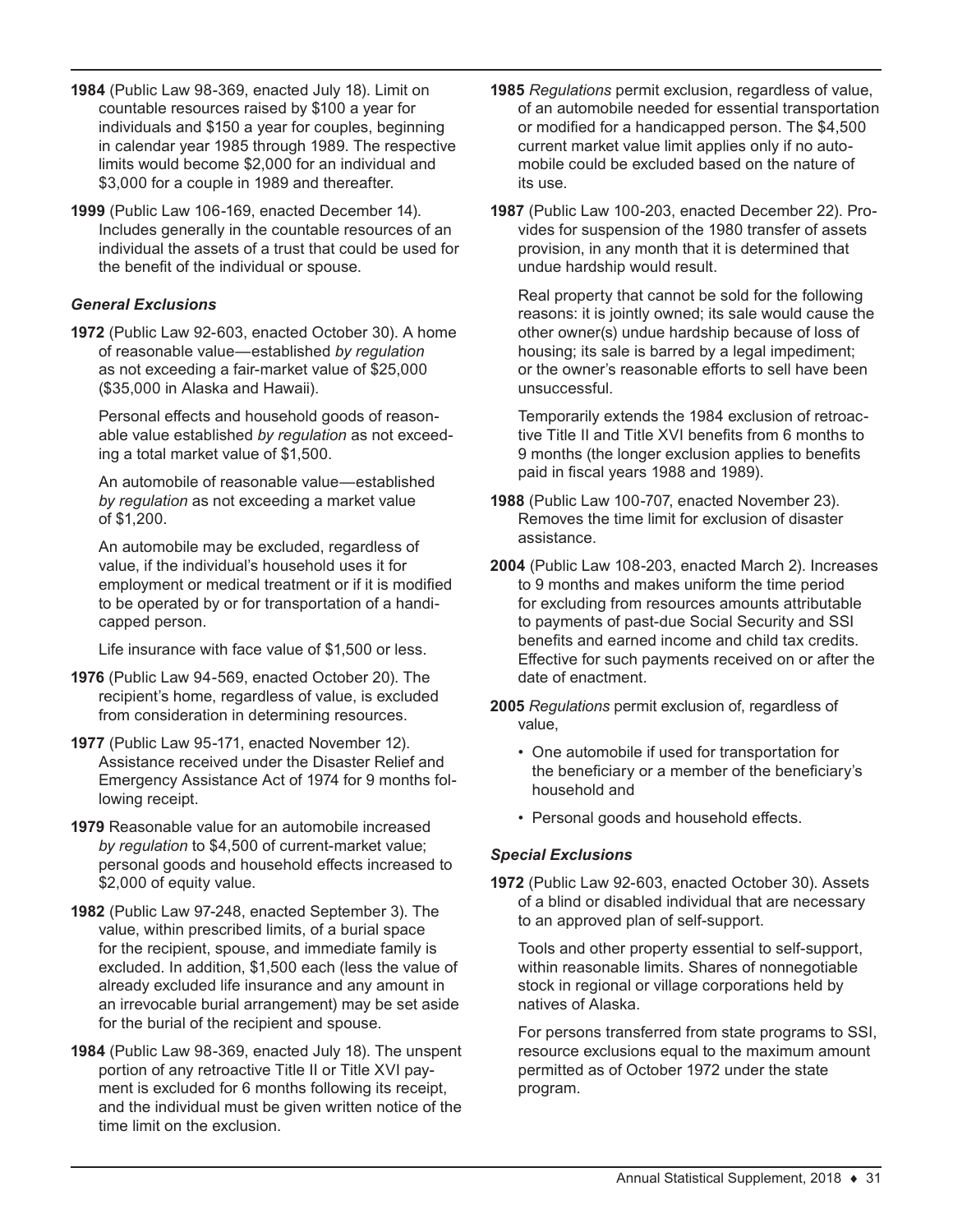- **1988** (Public Law 100-383, enacted August 10). Restitution payments made to Japanese internees and relocated Aleutians.
- **1989** (Public Law 101-239, enacted December 19). Specifies that no limitation can be placed on property essential to self-support used in a trade or business, or by an individual as an employee (including the tools of a tradesperson and the machinery and livestock of a farmer).

Payments from the Agent Orange Settlement.

**1990** (Public Law 101-508, enacted November 5). Earned income tax credit excluded for the month following the month the credit is received.

Payments received from a state-administered fund established to aid victims of crime excluded for a 9-month period. Individuals not required to file for such benefits.

Payments received as state or local government relocation assistance excluded for a 9-month period. (The provision expired 3 years after its effective date.)

Payments received under the Radiation Exposure Compensation Act.

- **1993** (Public Law 103-66, enacted August 10). Makes permanent the 9-month exclusion of payments received as state or local government relocation assistance.
- **1994** (Public Law 103-286, enacted August 1). Payments to victims of Nazi persecution.
- **1996** (Public Law 104-193, enacted August 22). Dedicated financial institution accounts required to be established for large past-due benefits for disabled individuals under age 18 with a representative payee.
- **1998** (Public Law 105-285, enacted October 27). Funds made available to an SSI recipient by a state or local government or a nonprofit organization as part of the Individual Development Account demonstration project.

(Public Law 105-306, enacted October 28). In-kind gifts to children with life-threatening conditions by tax-exempt organizations not converted to cash.

The first \$2,000 annually of cash gifts by tax-exempt organizations to, or for the benefit of, individuals under age 18 with life-threatening conditions.

(Public Law 105-369, enacted November 12). Payments made under the Ricky Ray Hemophilia Relief Fund Act of 1998.

**2000** (Public Law 106-554, enacted December 21). Funds deposited by an individual in an individual

development account and the interest on those funds.

- **2001** (Public Law 107-16, enacted June 7). The refundable child tax credit in the month of receipt and in the following month.
- **2004** (Public Law 108-203, enacted March 2). Grants, scholarships, fellowships, or gifts to be used for tuition or educational fees for 9 months after the month of receipt.

**2008** (Public Law 110-185, enacted February 13). A rebate payment received under the Economic Stimulus Act of 2008, and any other credit or refund under section 6428 of the Internal Revenue Code, would not be included as a resource during the month of receipt or the 2 following months.

(Public Law 110-245, enacted June 17). State-provided pensions for aged, blind, or disabled veterans (or their spouses). Effective for benefits payable for months beginning 60 days after enactment.

**2009** (Public Law 111-5, enacted February 17). A onetime economic recovery payment of \$250 to SSI recipients will not be taken into account as a resource for the month of receipt and the following 9 months.

The Making Work Pay tax credit, which provides a tax credit in the form of decreased withholding by employers, will not be taken into account as a resource for the month of receipt and the following 2 months.

**2010** (Public Law 111-148, enacted March 23). Excludes incentives an SSI recipient with Medicaid receives for participating in an IPCDM program from consideration as a resource.

(Public Law 111-255, enacted October 5). Excludes the first \$2,000 received during a calendar year by an SSI recipient or spouse as compensation for participation in a clinical trial for rare diseases or conditions from consideration as a resource.

(Public Law 111-291, enacted December 8). Excludes any settlement payments to American Indians, under the Claims Resettlement Act of 2010, from consideration as a resource (for a period of 12 months from receipt).

(Public Law 111-312, enacted December 17). Excludes federal tax refunds and advance payment of refundable tax credits received after December 31, 2009, but before January 1, 2013, from consideration as a resource (for a period of 12 months from receipt).

**2013** (Public Law 112-240, enacted January 2). Makes permanent the 12-month resource exclusion of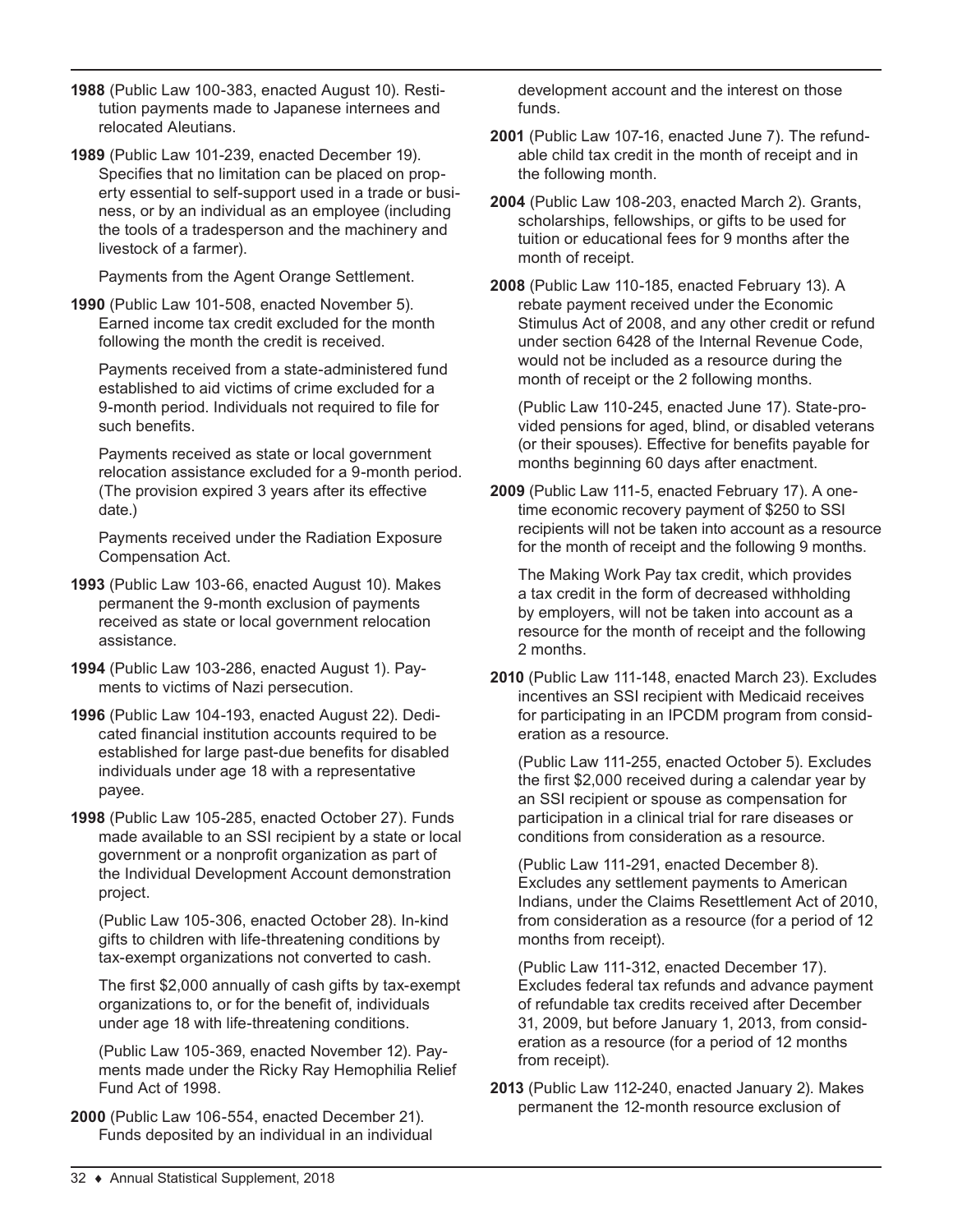federal tax refunds and advance payment of refundable tax credits.

- **2014** (Public Law 113-295, enacted December 19). Modifies the Internal Revenue Code to establish Achieving a Better Life Experience (ABLE) accounts, which are tax-advantaged savings accounts for individuals who became disabled prior to age 26. ABLE account balances (up to \$100,000) and distributions that pay for qualifying disability expenses (except distributions for housing) do not affect the disabled person's SSI eligibility and payment amount.
- **2015** (Public Law 114-63, enacted October 7). Makes permanent the resource exclusion of the first \$2,000 in payments per calendar year that an SSI recipient receives as compensation for participation in certain clinical trials.
- **2016** (Public Law 114-241, enacted October 7). Excludes from resources payments received under a state program intended to compensate individuals who had been sterilized under state authority, if the recipient retains the payment beyond the month of receipt.

#### *Transfer-of-Resources Penalties*

- **1980** (Public Law 96-611, enacted December 28). Assets transferred for less than fair market value for the purpose of establishing eligibility for benefits under the Social Security Act are counted as resources for 24 months after transfer.
- **1988** (Public Law 100-360, enacted July 1). Removes the transfer-of-assets penalty for transfers made July 1, 1988, or later.
- **1999** (Public Law 106-169, enacted December 14). Provides a penalty under the SSI program for the disposal of resources at less than fair market value. The penalty is a loss of benefits for up to 36 months. A formula is provided to determine the number of months.

#### **Presumptive and Emergency Payments and Interim Assistance Reimbursement**

#### *Presumptive Payments*

- **1972** (Public Law 92-603, enacted October 30). A person applying on the basis of disability who meets all other criteria of eligibility, and is likely to be disabled, may receive payments for 3 months pending the disability determination.
- **1976** (Public Law 94-569, enacted October 20). Presumptive payment provision was extended to persons applying on the basis of blindness.

**1990** (Public Law 101-508, enacted November 5). Extends the period for receipt of payments to 6 months.

#### *Emergency Advance Payments*

- **1972** (Public Law 92-603, enacted October 30). Any applicant who can be presumed to meet the eligibility criteria, but has not yet been determined eligible, and who is faced with a financial emergency may receive an immediate cash advance of up to \$100.
- **1987** (Public Law 100-203, enacted December 22). Increases the maximum emergency advance payment amount to the maximum amount of the regular federal SSI monthly benefit rate plus, if any, the federally administered state supplementary payment.
- **1996** (Public Law 104-193, enacted August 22). Applicants who have a financial emergency may receive an emergency advance payment in the month of application, which, effective with this law, is always before the first month of eligibility. These advance payments are recouped by proportional reductions in the recipient's first 6 months of SSI benefits.

#### *Interim Assistance Reimbursement*

- **1974** (Public Law 93-368, enacted August 7). SSA may enter into agreements with the states to repay them directly for assistance payments made to an SSI applicant while his/her claim is being adjudicated. The repayment is made from the first check due to the individual. This legislation expires June 30, 1976.
- **1976** (Public Law 94-365, enacted July 14). The authority to repay the state for interim assistance is made permanent.
- **1987** (Public Law 100-203, enacted December 22). Extends interim assistance reimbursement to situations in which payments are made by states or political subdivisions to persons whose SSI payments were suspended or terminated and who subsequently are found to be eligible for such benefits. Also clarifies that the payment from which the interim assistance reimbursement is paid must be the first payment of benefits relating to the interim period.

## **Medicaid Eligibility**

**1972** (Public Law 92-603, enacted October 30). States can provide Medicaid coverage to all recipients of SSI payments. Alternatively, they can limit coverage by applying more restrictive criteria from the state Medicaid plan in effect on January 1, 1972.

States can accept SSA determination of eligibility or make their own determination.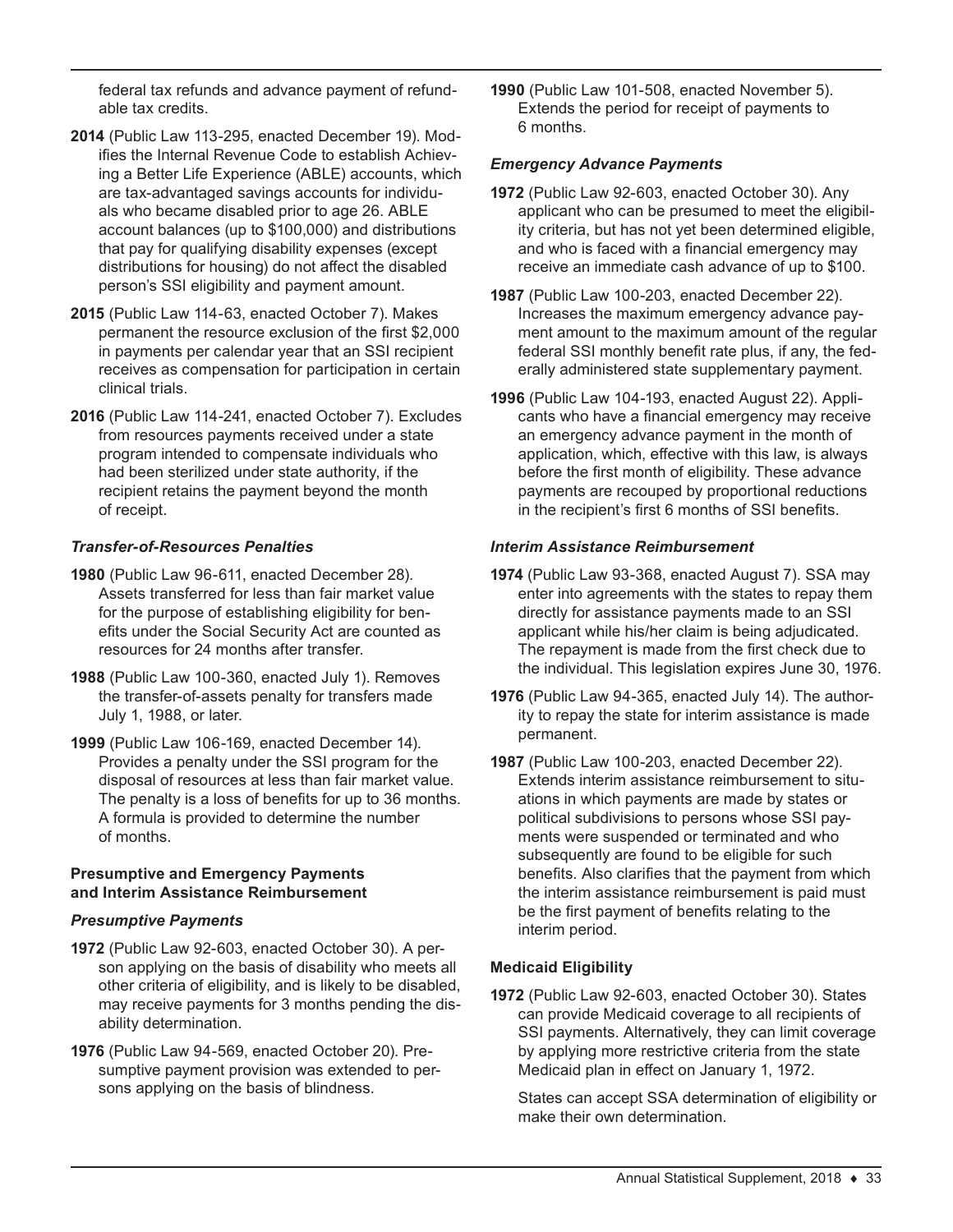- **1976** (Public Law 94-566, enacted October 20). Preserves the Medicaid eligibility of recipients who become ineligible for cash SSI payments due to the cost-of-living increases in Social Security benefits.
- **1980** (Public Law 96-265, enacted June 9). Blind or disabled recipients under age 65 no longer eligible for either regular or special SSI payments because of their earnings may retain SSI recipient status for Medicaid eligibility purposes under the following conditions: (1) they continue to have the disabling impairment, (2) they meet all nondisability eligibility criteria except for earned income, (3) they would be seriously inhibited from continuing employment without Medicaid services, and (4) their earnings are insufficient to provide a reasonable equivalent of SSI payments and Medicaid.

In states that do not provide Medicaid coverage categorically to all SSI recipients, qualification for Medicaid benefits depends on the state's specific eligibility and program requirements.

The Medicaid provision of the 1980 legislation was in effect from January 1, 1981, through December 31, 1983. Under a 1-year demonstration project, beginning January 1, 1984, this provision was continued for persons already eligible for regular or special SSI payments or for retention of Medicaid eligibility.

- **1984** (Public Law 98-460, enacted October 9). Medicaid provision of 1980 legislation extended through June 30, 1987 (retroactive to January 1, 1984).
- **1986** (Public Law 99-272, enacted April 7). Restores Medicaid eligibility for some disabled widow(er)s who became ineligible for SSI when their Title II benefits increased in 1984 because of a change in the Social Security disabled widow(er)s benefits reduction factor.

(Public Law 99-643, enacted November 10). The SSI recipient status for Medicaid eligibility provision of the 1980 amendments is made permanent.

Effective July 1, 1987, certain expenses are excluded from earnings when determining sufficiency of earnings to establish SSI recipient status eligibility for Medicaid purposes:

- Impairment-related work expenses of disabled persons,
- Work expenses of blind persons,
- Income required for achieving an approved selfsupport plan, and
- The value of publicly funded attendant care services.

Effective July 1, 1987, preserves the Medicaid eligibility of recipients who become ineligible for SSI

payments because of entitlement to, or an increase in, Social Security disabled adult child benefits on or after the effective date.

Effective July 1, 1987, requires all states to provide Medicaid coverage for recipients in special SSI status (either receiving special SSI payments or in the special recipient status described for 1980) if they received Medicaid coverage the month before special SSI status.

- **1987** (Public Law 100-203, enacted December 22). Effective July 1, 1988, restores or preserves the Medicaid eligibility of persons aged 60 or older who are eligible for Social Security benefits as widows or widowers (but not eligible for Medicare) and who become ineligible for SSI payments or state supplementation because of the receipt of old-age or survivors insurance benefits under Social Security.
- **1990** (Public Law 101-508, enacted November 5). Age limit for retention of SSI recipient status for Medicaid eligibility purposes (1980 and subsequent work incentive provisions, above) is eliminated.

Preserves the Medicaid eligibility of SSI recipients who become ineligible for payments when they become entitled to Social Security disabled widow(er)s benefits following the revised definition used for their disability.

- **1997** (Public Law 105-33, enacted August 5). Requires states to continue Medicaid coverage for disabled children who were receiving SSI payments as of August 22, 1996, and would have continued to be eligible for such payments except that their eligibility terminated because they did not meet the revised SSI childhood disability standard established under Public Law 104-193.
- **2006** (Public Law 109-171, enacted February 8). Begins Medicaid coverage for children who are eligible for SSI effective the month the SSI application is filed or the first month of SSI eligibility, whichever is later. (Under prior law, Medicaid eligibility for such children began the month following the month of the SSI application or first eligibility.)
- **2014** (Public Law 113-295, enacted December 19). Retains Medicaid eligibility for an SSI recipient whose Achieving a Better Life Experience (ABLE) account balance in excess of \$100,000 causes him or her to exceed the SSI resource limit.

## **State Supplementation**

**1972** (Public Law 92-603, enacted October 30). States are given the option of providing supplementary payments both to recipients transferred from the state program and to those newly eligible for SSI.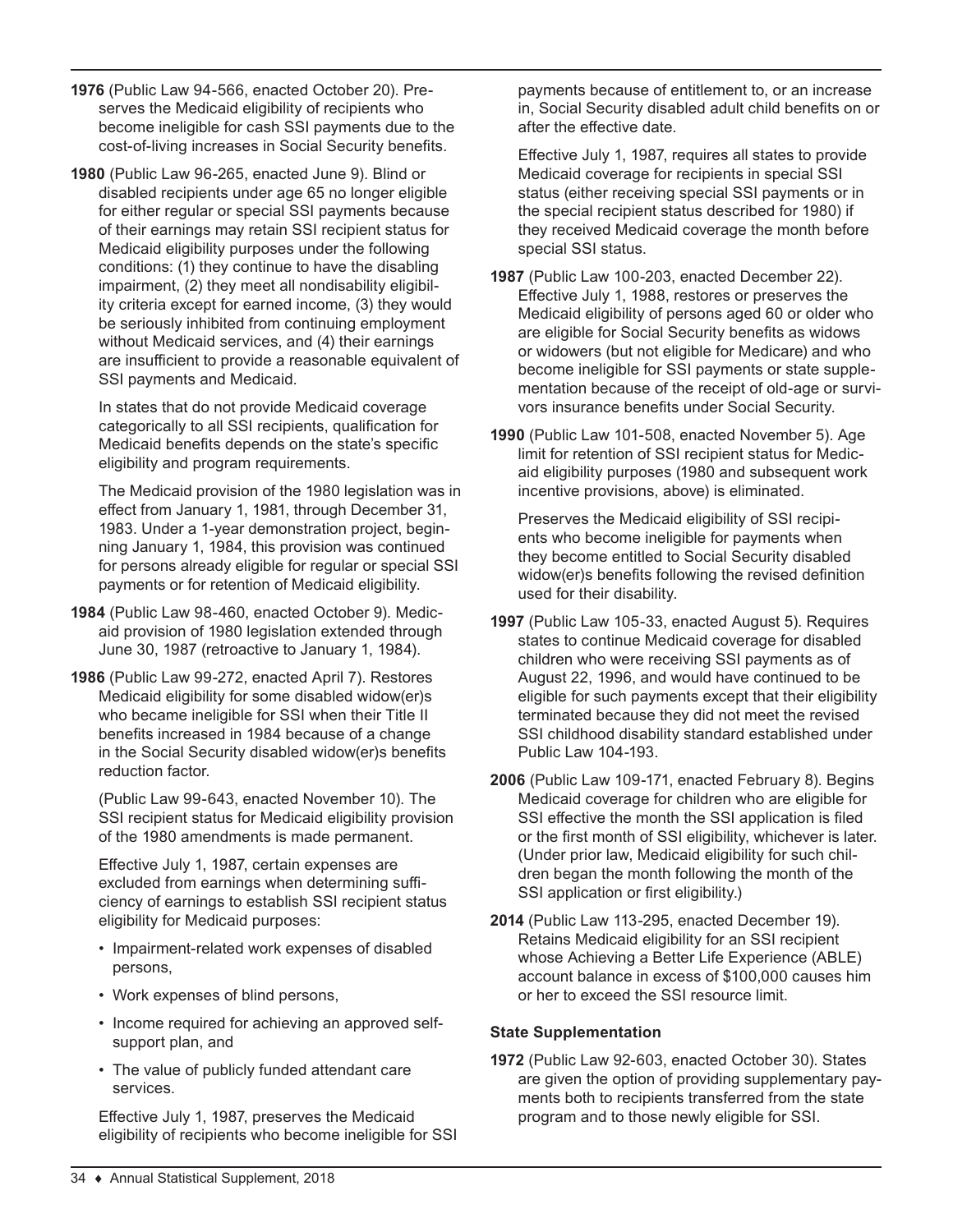States may either administer the payments themselves or have the Social Security Administration make payments on their behalf. When state supplementary payments are federally administered, the Social Security Administration makes eligibility and payment determinations for the state and assumes administrative costs.

"Hold harmless" protection, which limits a state's fiscal liability to its share of expenditures for Old-Age Assistance, Aid to the Blind, and Aid to the Permanently and Totally Disabled for calendar year 1972, is provided to states electing federal administration of their supplementary plans. This provision applies only to supplementary payments that do not, on the average, exceed a state's "adjusted payment level." (The adjusted payment level is the average of the payments that individuals with no other income received in January 1972; it may include the bonus value of food stamps. Adjustments are provided for payments that had been below state standards.)

- **1973** (Public Law 93-66, enacted July 9). Provides for mandatory state supplementation as assurance against reduction of income for persons who received state assistance in December 1973 and were transferred to SSI. These supplementary payments must equal the difference between (1) the amount of the state assistance payment that the individual received in December 1973 plus other income and (2) the individual's federal SSI payment plus other income.
- **1976** (Public Law 94-585, enacted October 21). After June 30, 1977, when the federal SSI payment level is increased by a cost-of-living increase, such an increase will be excluded in calculating the "hold harmless" amount.

Requires states to maintain state supplementation payments at the level of December 1976 ("maintenance of payments") or to continue to pay in supplements the same total annual amounts ("maintenance of expenditures") when the federal SSI payment level is increased and thereby pass through any increases in federal benefits without reducing state supplements.

- **1982** (Public Law 97-248, enacted September 3). Begins a 3-year phase out of "hold harmless" protection. Effective with fiscal year 1985, Wisconsin and Hawaii (the only remaining "hold harmless" states) assumed the full cost of their supplementary payments.
- **1983** (Public Law 98-21, enacted April 20). Federal pass-through law is adjusted (1) by substituting the state supplementary payment levels in effect in March 1983 for those in effect in December 1976 as the levels that states must maintain in complying

with the pass-through requirements, and (2) with regard to the \$20 (individual) and \$30 (couple) increase in the federal SSI standard in July 1983, by requiring states to pass through only as much as would have been required if the SSI cost-of-living adjustment had been made in July 1983.

**1987** (Public Law 100-203, enacted December 22). Provides for federal administration of state supplements to residents of medical institutions.

Provides for required pass through of \$5 increase in federal rate for persons whose care in institutions is paid in substantial part by Medicaid.

- **1993** (Public Law 103-66, enacted August 10). Requires states to pay fees for federal administration of their state supplementation payments. The fees are \$1.67 for each monthly supplementary payment in fiscal year 1994, \$3.33 in fiscal year 1995, and \$5.00 in fiscal year 1996. Fees for subsequent fiscal years will be \$5.00 or another amount determined by the commissioner to be appropriate. The commissioner may charge the states additional fees for services they request that are beyond the level customarily provided in administering state supplementary payments.
- **1997** (Public Law 105-33, enacted August 5). Revises the schedule of per-payment fees for federal administration of state supplementation for fiscal years 1998 (\$6.20) through 2002 (\$8.50) and provides a formula for determining the fee beyond fiscal year 2002.
- **1999** (Public Law 106-170, enacted December 17). A state that has an agreement with SSA to administer its supplementation payments must remit both payments and fees prior to the SSI payment date.
- **2000** (Public Law 106-554, enacted December 21). Changes the effective date of above provision from 2009 to 2001.

#### **Overpayment Recovery**

**1984** (Public Law 98-369, enacted July 18). Limits the rate of recovering overpayments from monthly payments to the lesser of (1) the monthly payment or (2) 10 percent of a recipient's monthly income. Permits a higher or lower adjustment at the request of the recipient subject to the agreement of the Commissioner. The limit does not apply if fraud, willful misrepresentation, or concealment of material information was involved on the part of the recipient or spouse in connection with the overpayment.

Waives recovery of certain overpayments due to amount of excess resources of \$50 or less.